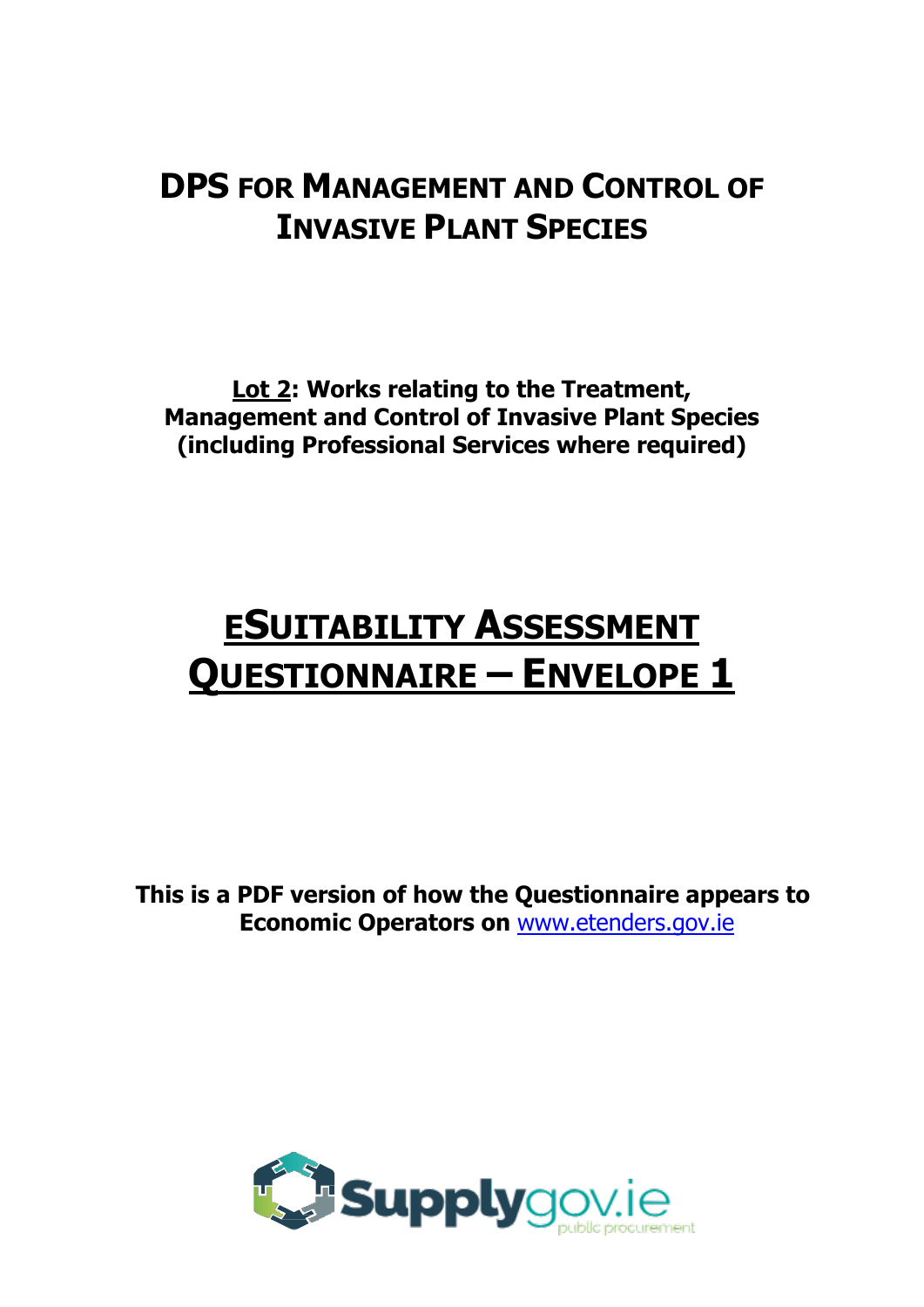| Lot 185410: Response form |                                                                                                                                                                                                                                                                                                                                                                                                                                                                                                                                                                                                                                                                                                                                                                                                                                                                                                                                                                                                                                                                                                                                                                                                                                                                                                                                                                                                                                                                                                                                                                                     |
|---------------------------|-------------------------------------------------------------------------------------------------------------------------------------------------------------------------------------------------------------------------------------------------------------------------------------------------------------------------------------------------------------------------------------------------------------------------------------------------------------------------------------------------------------------------------------------------------------------------------------------------------------------------------------------------------------------------------------------------------------------------------------------------------------------------------------------------------------------------------------------------------------------------------------------------------------------------------------------------------------------------------------------------------------------------------------------------------------------------------------------------------------------------------------------------------------------------------------------------------------------------------------------------------------------------------------------------------------------------------------------------------------------------------------------------------------------------------------------------------------------------------------------------------------------------------------------------------------------------------------|
|                           | <b>Notes for Economic Operator</b><br><b>0</b> questions to answer                                                                                                                                                                                                                                                                                                                                                                                                                                                                                                                                                                                                                                                                                                                                                                                                                                                                                                                                                                                                                                                                                                                                                                                                                                                                                                                                                                                                                                                                                                                  |
| 1                         | The Economic Operator must ensure:<br>a) that all information, documentation and declarations submitted with their<br>Application or in response to a Supplementary Request for Tender (sRFT) are<br>correct and;<br>b) that they are in a position to provide the requisite evidence of compliance with the<br>declarations submitted herein within five working days when requested by the<br><b>LGOPC and/or Contracting Authority.</b>                                                                                                                                                                                                                                                                                                                                                                                                                                                                                                                                                                                                                                                                                                                                                                                                                                                                                                                                                                                                                                                                                                                                          |
| $\overline{2}$            | Without prejudice to such other legal remedies available to the LGOPC and/or the<br>Contracting Authorities, where an Economic Operator:<br>1) is found to have furnished false, misleading or incorrect information,<br>documentation or declarations with its application; or<br>2) is, for whatever reason, unable or unwilling to provide the requisite evidence of<br>compliance with the submitted declarations within five working days when<br>requested by the LGOPC and/or the Contracting Authorities;<br>the LGOPC and/or the Contracting Authority may, at their discretion, exclude the<br>Economic Operator from the Supplementary Request for Tender and/or the DPS.<br>The Economic Operators must answer ALL questions in this form, must type the<br>relevant information in ALL text boxes provided and must upload ALL required<br>documents.<br>The Economic Operators must comply with the instructions herein and a failure to<br>do so may result in the application being deemed non-compliant. An Economic<br>Operator that makes an application that is deemed non-compliant shall not be<br>admitted to the DPS.<br>Without prejudice to the foregoing, the LGOPC, at its discretion, may seek<br>clarifications or further information (that does not materially alter an application) (or<br>take such other legally permissible actions with reference to the principles of equal<br>treatment, non-discrimination, transparency, proportionality and mutual recognition)<br>from the Economic Operators via eTenders in respect of an application. |
| 3                         | An Economic Operator admitted to the DPS will be required to operate in<br>compliance with all applicable statutory obligations during the period of validity of<br>the DPS and the LGOPC and/or the Contracting Authorities may seek from the<br>Economic Operator such information and documentary evidence as it deems<br>reasonably necessary to demonstrate such compliance. The LGOPC may terminate<br>a DPS Agreement with an Economic Operator found to be unable to demonstrate<br>compliance with an applicable statutory obligation. Further details in relation to<br>statutory obligations are found within the DPS Agreement and Supplementary<br>Request for Tender Contract published as part of the tender documents.                                                                                                                                                                                                                                                                                                                                                                                                                                                                                                                                                                                                                                                                                                                                                                                                                                              |

https://irl.eu-supply.com/app/rfq/response\_form\_print.asp?RFID=212190&TID=185410&PID=183745&LN=&E=-1&IID=&EM= 1/26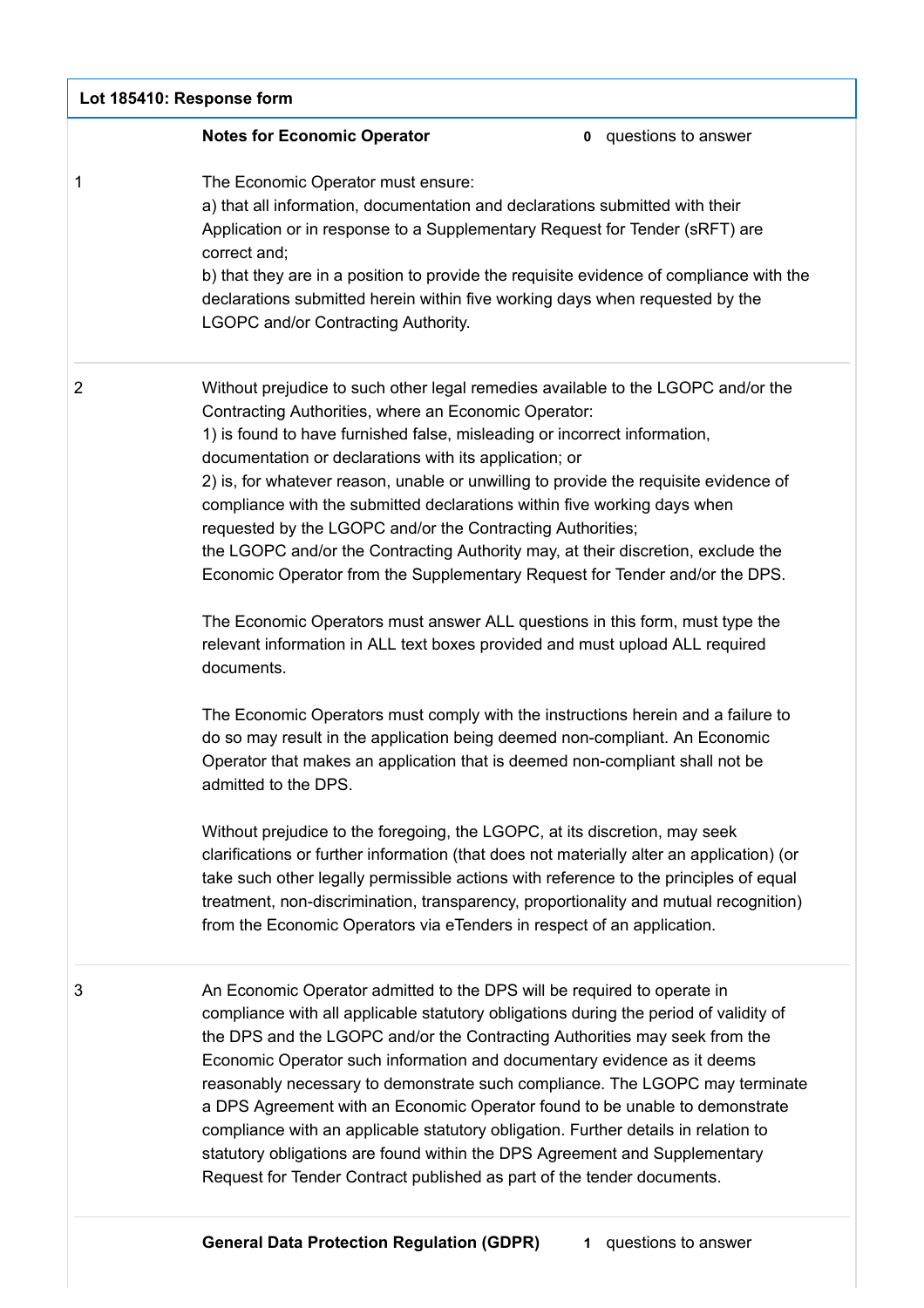4 **2004** We confirm that all Data Subjects whose Personal Data is provided in our Tender **Economic Operator Details 6** questions to answer response have consented to the processing of such Personal Data by us, the Contracting Authority, the Evaluation Team and the LGOPC, for the purposes of our participation in this Competition or that we otherwise have a legal basis for providing such Personal Data to the LGOPC and/or Contracting Authority for the purposes of our participation in this Competition and that we will provide evidence of such consent and/or legal basis to the LGOPC and/or Contracting Authority upon request. Yes 5 Select the relevant option below to indicate your trading status. i) a Sole Trader **ii**) a Limited Company iii) a Designated Activity Company (DAC) iv) an Unlimited Company v) other  $6 \rightarrow$  If you ticked one of the options between ii) to v) in the question above, enter your company registration number as per your Companies Registration Office details (www.cro.ie), or equivalent in your jurisdiction, in the box below. If not applicable, enter 'N/A' in the box below. 7 If you ticked 'other' please confirm the exact nature of your trading status in the box below. If not applicable, enter 'N/A' in the box below. 800 8 Enter the registered name of the Economic Operator in the box below. This name must be exactly as per your Companies Registration Office details (www.cro.ie) or equivalent in your jurisdiction; or For Sole Traders this name must be exactly as per your VAT/Tax Registration

> details. Note:

> > If the name provided in your ESPD is not your legal entity name, your legal entity name shall apply to this application.

https://irl.eu-supply.com/app/rfq/response\_form\_print.asp?RFID=212190&TID=185410&PID=183745&LN=&E=-1&IID=&EM= 2/26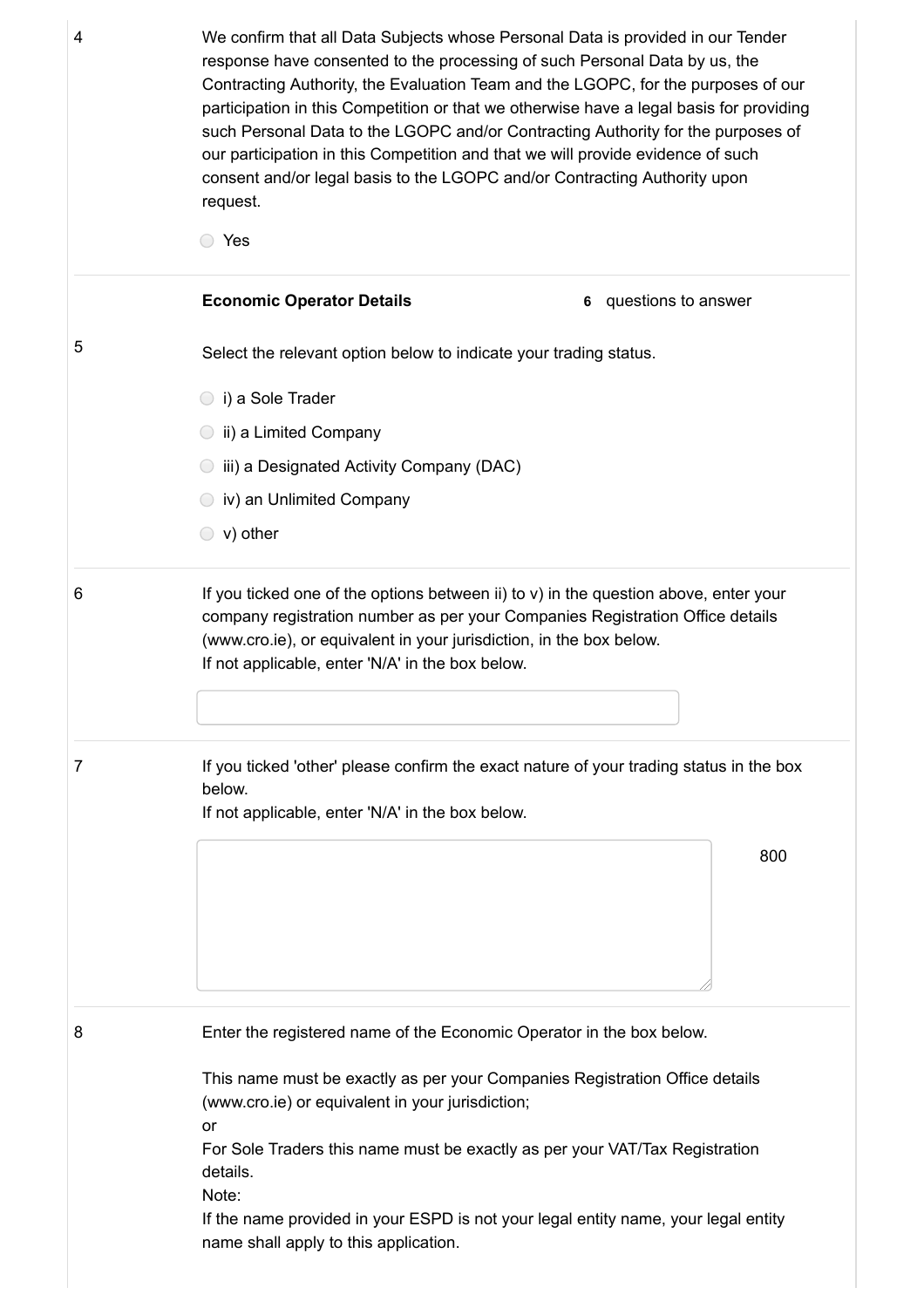| 9  | Enter the Economic Operator's address in the box below.                                                                                                                                                                         |
|----|---------------------------------------------------------------------------------------------------------------------------------------------------------------------------------------------------------------------------------|
|    | This address must be exactly as per your Companies Registration Office details<br>(www.cro.ie) or equivalent in your jurisdiction;<br>or                                                                                        |
|    | For Sole Traders this address must be exactly as per your VAT/Tax Registration<br>details.                                                                                                                                      |
|    | 800                                                                                                                                                                                                                             |
| 10 | Enter the Economic Operator's VAT/Tax Registration Number.                                                                                                                                                                      |
|    | 800                                                                                                                                                                                                                             |
|    | <b>Supplementary Request for Tenders</b><br>questions to answer<br>1.                                                                                                                                                           |
| 11 | www.supplygov.ie is a procurement platform operated by the LGOPC facilitating<br>Local Authorities and other state agencies in the public procurement of goods,<br>works and services from economic operators.                  |
|    | All Supplementary Request for Tenders in relation to this DPS will be conducted<br>through www.supplygov.ie only.                                                                                                               |
| 12 | If you are registered on www.supplygov.ie, enter your Supplygov Supplier ID in the<br>box below.<br>(Your www.supplygov.ie SupplierID is a numerical entry found on the top left of the<br>www.supplygov.ie Supplier homepage.) |
|    | If you are not registered on www.supplygov.ie, please now register as a new                                                                                                                                                     |
|    | supplier. Registration as a new supplier on www.supplygov.ie may take a number of<br>working days.                                                                                                                              |

https://irl.eu-supply.com/app/rfq/response\_form\_print.asp?RFID=212190&TID=185410&PID=183745&LN=&E=-1&IID=&EM= 3/26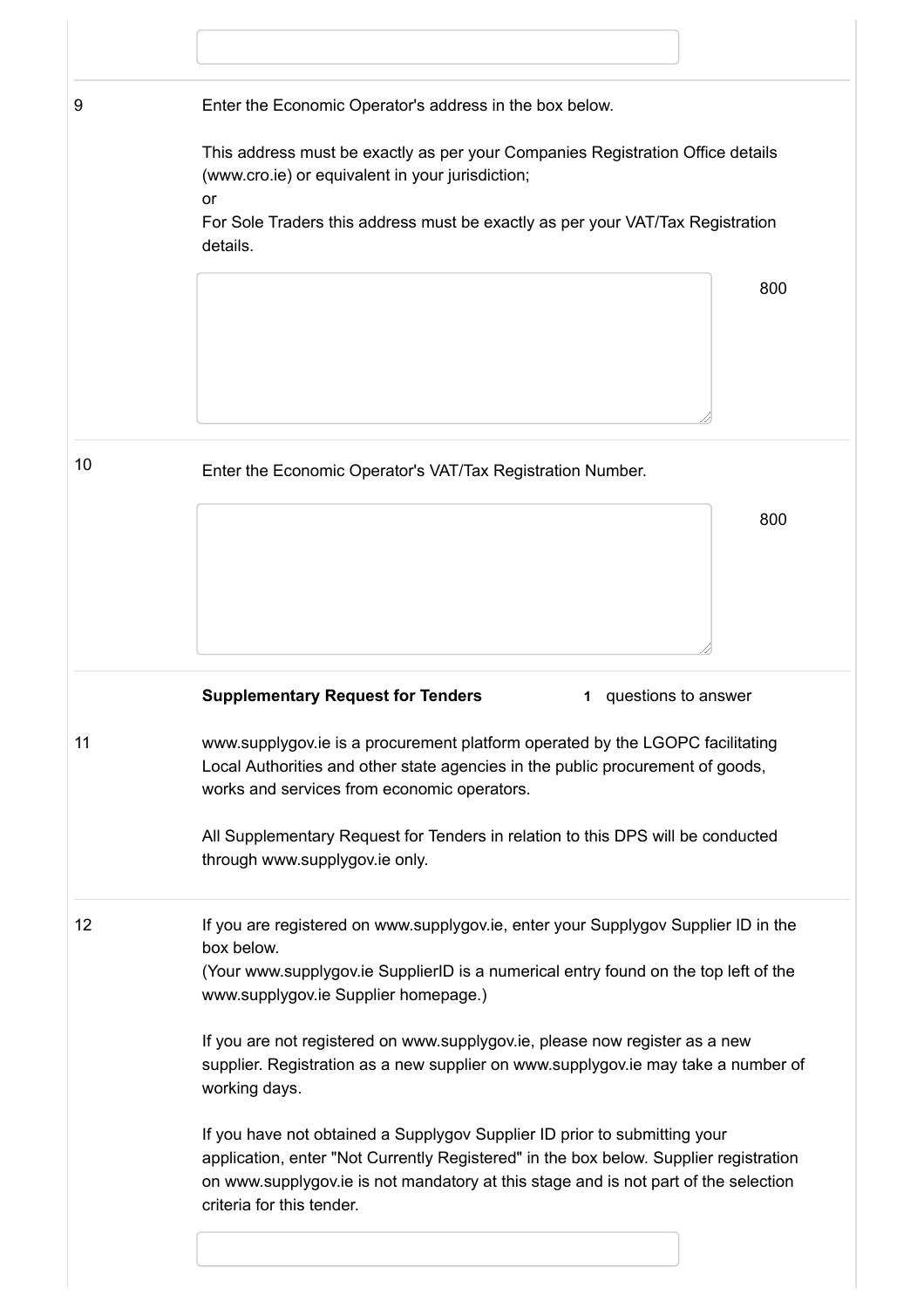#### **Region/Regions You Wish To Tender For 1** questions to answer

20/04/2021 european compared and compared and compared and compared and compared and compared and compared and

13 Select the region/regions (counties) that you wish to tender for. You must select at least one region.

> You will only receive Supplementary Request for Tenders notifications from Contracting Authorities in the region/regions you have selected. Please refer to the Instructions Document for a full list of the Contracting Authorities.

- County Carlow
- County Cavan
- County Clare
- County Cork
- County Donegal
- **County Dublin**
- **County Galway**
- County Kerry
- **County Kildare**
- County Kilkenny
- County Laois
- County Leitrim
- County Limerick
- County Longford
- County Louth
- County Mayo
- County Meath
- County Monaghan
- County Offaly
- County Roscommon
- County Sligo
- County Tipperary
- County Waterford
- County Westmeath
- County Wexford
- County Wicklow

### **Contractor and Project Supervisor For The Construction Stage (PSCS) Appointments**

https://irl.eu-supply.com/app/rfq/response\_form\_print.asp?RFID=212190&TID=185410&PID=183745&LN=&E=-1&IID=&EM= 4/26

**4** questions to answer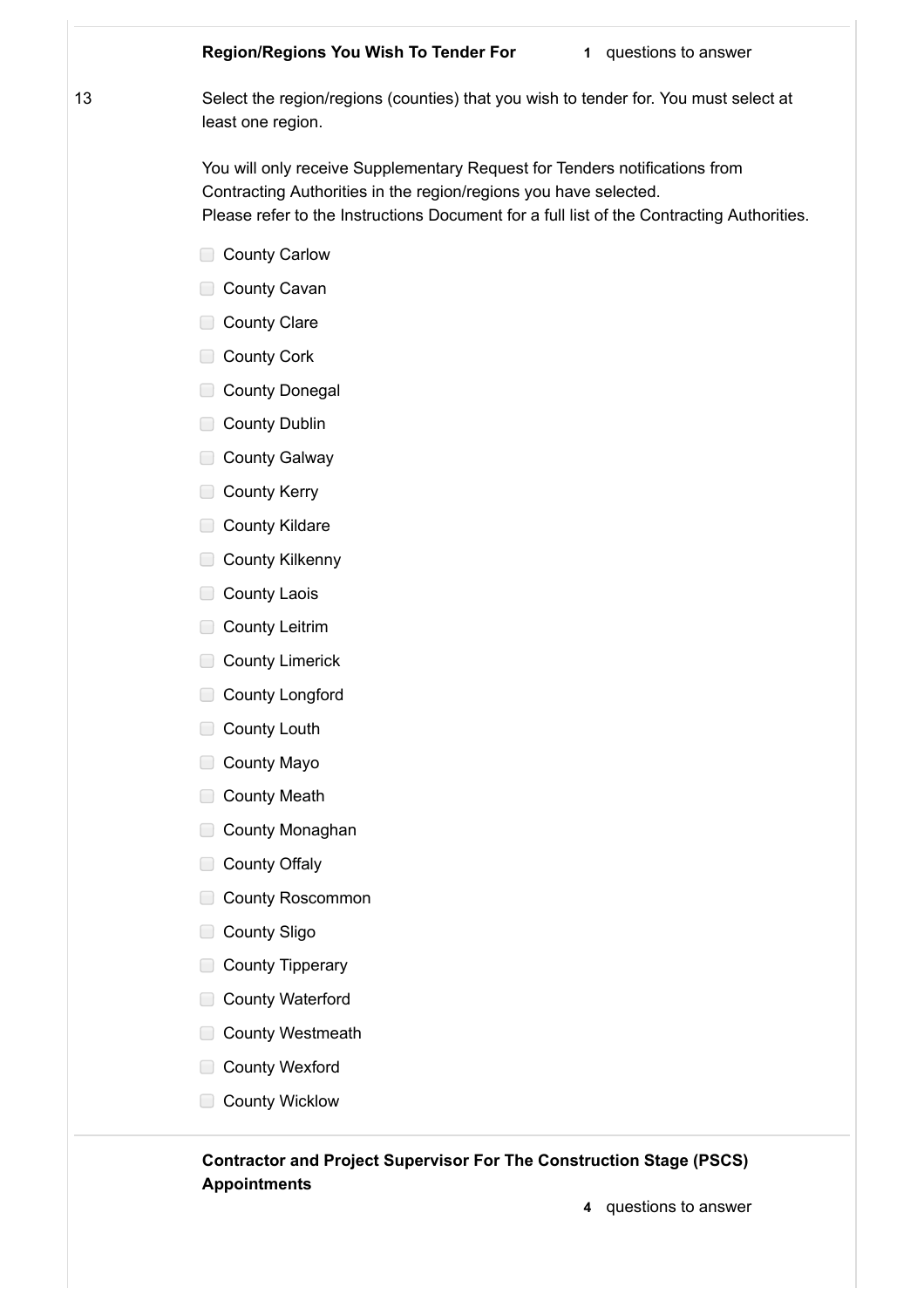| 14      | Minimum Selection Criteria (Pass/Fail)<br>I declare, as an Economic Operator interested in being assessed for suitability, that<br>Health and Safety management within the organisation is the responsibility of:                                                                                                                                                                                                                                                                                                                                                                              |  |  |
|---------|------------------------------------------------------------------------------------------------------------------------------------------------------------------------------------------------------------------------------------------------------------------------------------------------------------------------------------------------------------------------------------------------------------------------------------------------------------------------------------------------------------------------------------------------------------------------------------------------|--|--|
|         | 800                                                                                                                                                                                                                                                                                                                                                                                                                                                                                                                                                                                            |  |  |
|         |                                                                                                                                                                                                                                                                                                                                                                                                                                                                                                                                                                                                |  |  |
| 15<br>T | Minimum Selection Criteria (Pass/Fail)<br>I declare, as an Economic Operator interested in being assessed for suitability, that<br>in my opinion my organisation is competent and adequately resourced to fulfil its<br>obligations under the Safety, Health and Welfare at Work Act, 2005, and that my<br>organisation has adequate resources to fulfil the role of Contractor and PSCS, as<br>outlined in Notes 1 and 2 below.<br>The evidence relating to this minimum standard, to be provided when requested, is<br>demonstrating compliance with relevant Health and Safety legislation. |  |  |
|         | Yes $\blacktriangledown$                                                                                                                                                                                                                                                                                                                                                                                                                                                                                                                                                                       |  |  |
|         | No                                                                                                                                                                                                                                                                                                                                                                                                                                                                                                                                                                                             |  |  |

https://irl.eu-supply.com/app/rfq/response\_form\_print.asp?RFID=212190&TID=185410&PID=183745&LN=&E=-1&IID=&EM= 5/26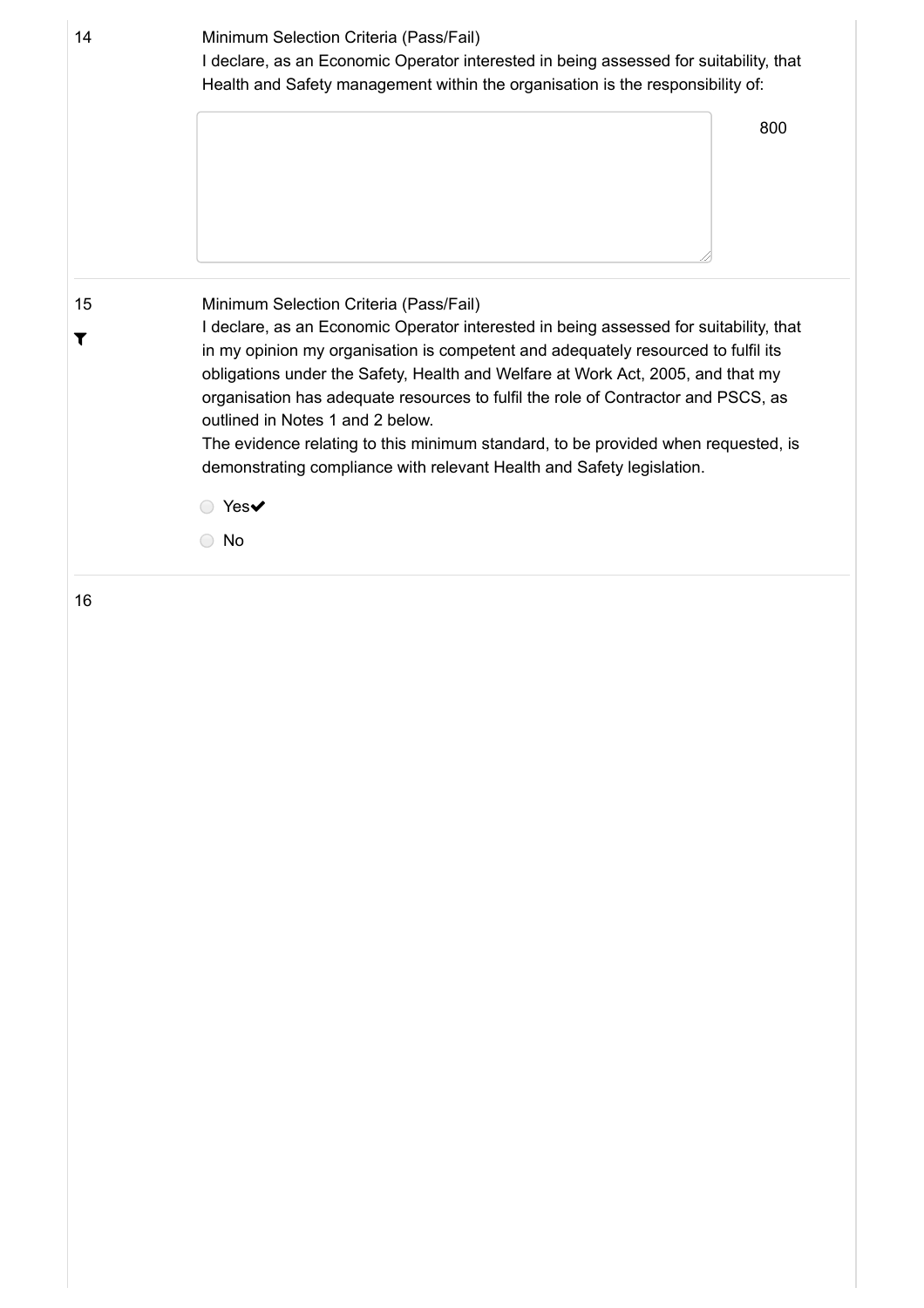#### 2004 europe Note-1 europe and a series of the Note-1 europe and a series of the Note-1 europe and a series of the Note-1 europe and a series of the Note-1 europe and a series of the Note-1 europe and a series of the Note-1

• We acknowledge and agree that we may be appointed as Contractor and PSCS under any contract awarded under this Agreement.

• We confirm that each member of staff is aware of his/her responsibilities under the Safety, Health and Welfare at Work Act, 2005, and the Safety, Health & Welfare at Work (Construction) Regulations, 2013.

• In particular, we are familiar with our general duties as Contractors as outlined in Part 3 Regulations 24-29 of the Safety, Health & Welfare at Work (Construction) Regulations, 2013; also with the specific duties enumerated in Parts 4-14, Regulations 30-105 of those Regulations and Schedules 1-6 of those Regulations. We are aware of and will take into account the General Principles of Prevention required under section 19 of the Safety, Health and Welfare at Work Act, 2005, when carrying out design construction work associated with the project and undertake to liaise with, communicate and co-operate with the PSDP and the PSCS in their roles.

• We are familiar with our duties as PSCS as outlined in Part 2 Regulations 16-23 of the Safety, Health & Welfare at Work (Construction) Regulations, 2013. We are aware of and will take into account and communicate to all contractors (including specialists) the General Principles of Prevention required under section 19 of the Safety, Health and Welfare at Work Act, 2005, when co-ordinating and organising the technical aspects of the project or the programme and undertake to liaise with, communicate and facilitate co-operation amongst the other duty holders under those Regulations, specifically Regulations 16 and 17 of the Safety, Health & Welfare at Work (Construction) Regulations, 2013.

General Principles of Prevention applicable to Contractor and PSCS:

The purpose of the General Principles of Prevention is to provide a framework within which account is taken when identifying hazards in the risk assessment required under section 19 of the Safety, Health and Welfare at Work Act, 2005. i) The avoidance of risks

ii) The evaluation of unavoidable risks

iii) The combating of risks at source

iv) The adaptation of work to the individual, especially as regards the design of places of work, the choice of work equipment and systems of work, with a view to alleviating monotonous work and work of a predetermined rate and to reduce their effect on health

v) The adaption of workplace to technical progress

vi) The replacement of dangerous articles, substances or systems of work by nondangerous articles, substances or systems of work

vii) The giving to collective protective measures priority over individual protective measure

viii) The development of an adequate prevention policy in relation to safety, health and welfare at work, which takes account of technology, organisation of work,

working conditions, social factors and the influence of factors related to the working environment

ix) The provision of appropriate training and instruction to employees.

https://irl.eu-supply.com/app/rfq/response\_form\_print.asp?RFID=212190&TID=185410&PID=183745&LN=&E=-1&IID=&EM= 6/26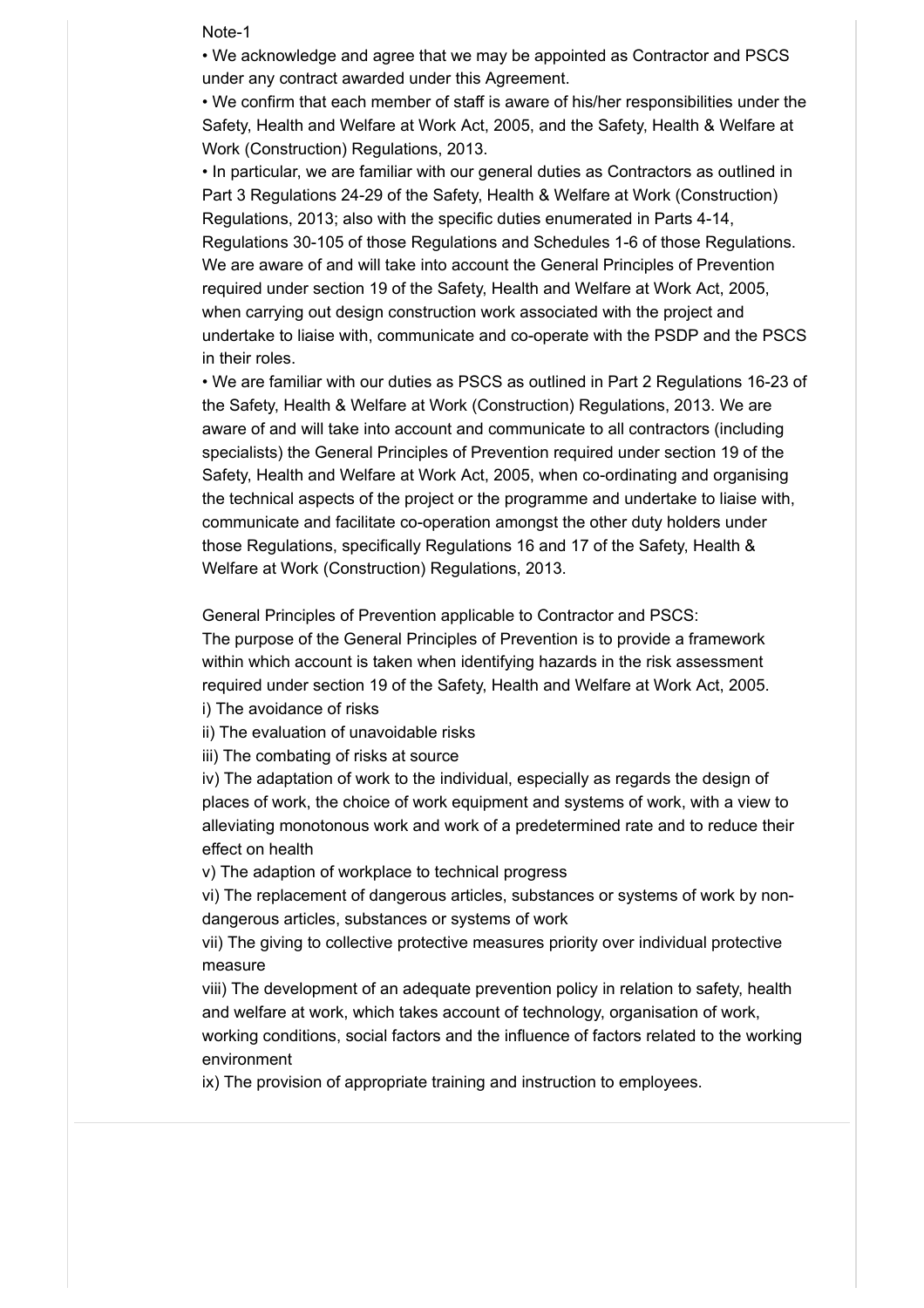#### $27$  Note 20 17 Note-2

• We are aware of our obligations under Section 17 (3) of the Safety, Health & Welfare at Work Act, 2005 to ensure so far as is reasonably practicable that the project 'is constructed to be safe and without risk to health and that it complies in all respects, as appropriate, with the relevant statutory provisions'.

• We are aware, as PSCS, of our obligations under Section 17 (3) of the Safety, Health & Welfare at Work Act, 2005 to ensure, so far as is reasonably practicable, that the project 'is constructed to be safe and without risk to health and that it complies in all respects, as appropriate, with the relevant statutory provisions'.

• We confirm that all staff have received, read and will apply the Safety, Health and Welfare at Work (General Application) Regulations, 2007; the Guide to the Safety, Health and Welfare at Work (General Application) Regulations, 2007, and the HSA Frequently Asked Questions On Risk Assessments which are available on the HSA website.

• In our role as Contractor, risk assessments will be carried out and maintained on the job file.

• In our role as PSCS, risk assessments will be sought and collected from contractors for inclusion in a Preliminary Safety and Health Plan which we as PSCS will prepare and update as appropriate.

• We confirm that in our opinion this 'Contractor and Project Supervisor For The Construction Stage (PSCS) Appointments' declaration is deemed to satisfy our obligations in relation to the following areas given the services/works anticipated to be completed under this Agreement: -

a) Health and Safety Policy and Organisation;

b) Arrangements;

c) Competent Advice;

d) Training and Information;

e) Individual Qualifications and Experience;

f) Monitoring, Audit and Review;

g) Workforce Involvement;

h) Accident/Incident Reporting, Review;

i) Sub-Consulting Procedures;

j) Hazard Management and Risk Assessment; and,

k) Health and Welfare.

18 Have there been any enforcement actions, legal proceedings, accidents, fatalities or incidents associated with the discharge of my duties as Contractor and/or PSCS (whether the relevant discipline is the subject of this declaration or not) over the last three years?

Yes

No

19 **If you answered "Yes" to the above question, please provide details in the box** below.

https://irl.eu-supply.com/app/rfq/response\_form\_print.asp?RFID=212190&TID=185410&PID=183745&LN=&E=-1&IID=&EM= 7/26

If you answered "No" to the above question, please type "There have been none" in the box below.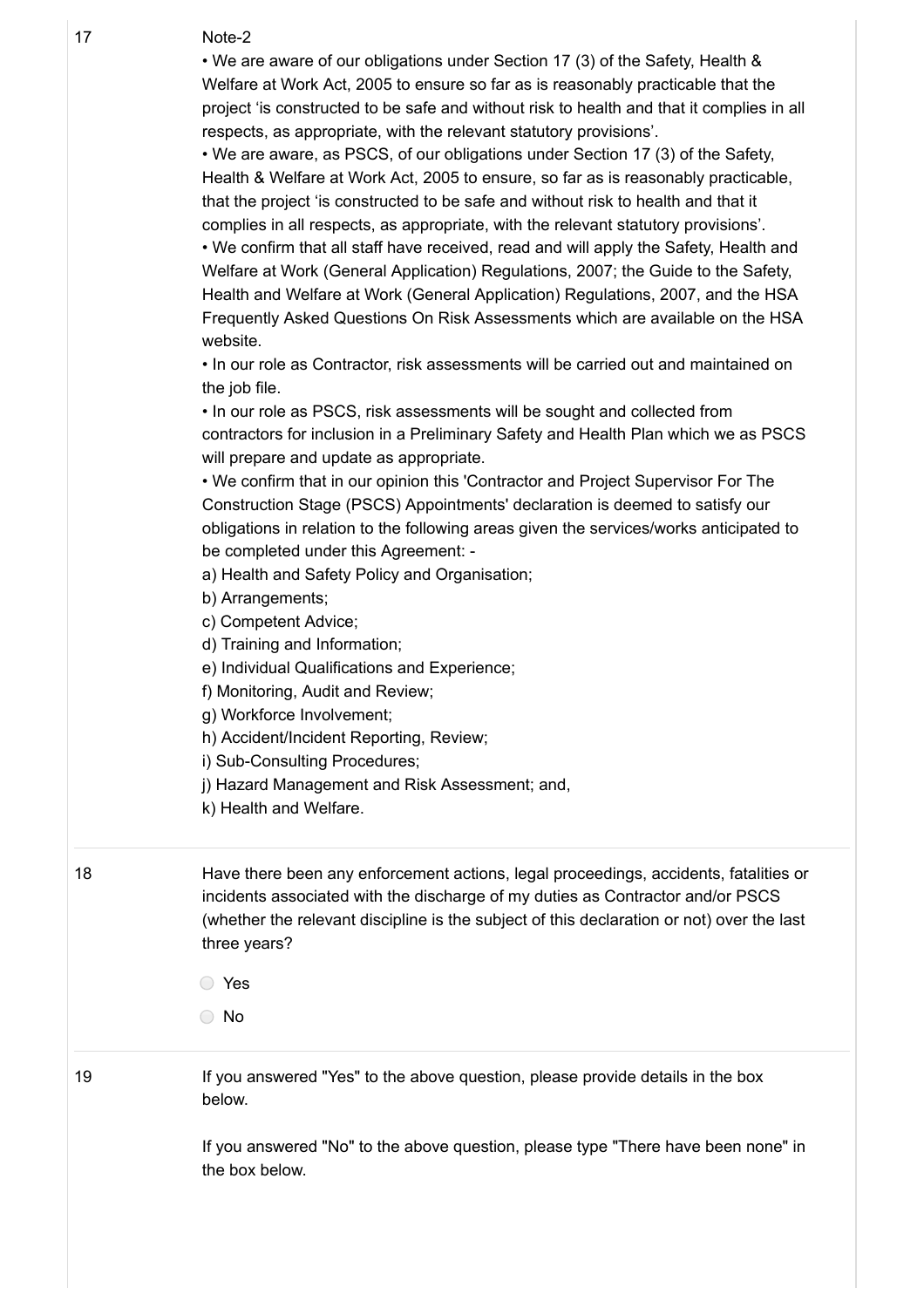|         |                                                                                                                                                                                                               | 800 |
|---------|---------------------------------------------------------------------------------------------------------------------------------------------------------------------------------------------------------------|-----|
|         |                                                                                                                                                                                                               |     |
|         |                                                                                                                                                                                                               |     |
|         | <b>Contractor as Designer and Project Supervisor For The Design Process</b><br>(PSDP) Appointments                                                                                                            |     |
|         | 4 questions to answer                                                                                                                                                                                         |     |
| 20      | Minimum Selection Criteria (Pass/Fail)<br>I declare, as an Economic Operator interested in being assessed for suitability, that<br>Health and Safety management within the practice is the responsibility of: |     |
|         |                                                                                                                                                                                                               | 800 |
|         |                                                                                                                                                                                                               |     |
|         |                                                                                                                                                                                                               |     |
|         |                                                                                                                                                                                                               |     |
|         |                                                                                                                                                                                                               |     |
|         | Minimum Selection Criteria (Pass/Fail)<br>Minimum Standard                                                                                                                                                    |     |
| 21<br>T | I declare, as an Economic Operator interested in being assessed for suitability, that                                                                                                                         |     |
|         | in my opinion my organisation is competent and adequately resourced to fulfil its                                                                                                                             |     |
|         | obligations under the Safety, Health and Welfare at Work Act, 2005 and that my                                                                                                                                |     |
|         | Organisation has adequate resources to fulfil the role of Designer and PSDP, as<br>outlined in Notes 1 and 2 below.                                                                                           |     |
|         | The evidence relating to this minimum standard, to be provided when requested, is                                                                                                                             |     |
|         | demonstrating compliance with relevant Health and Safety legislation.                                                                                                                                         |     |
|         | ○ Yes✔                                                                                                                                                                                                        |     |

https://irl.eu-supply.com/app/rfq/response\_form\_print.asp?RFID=212190&TID=185410&PID=183745&LN=&E=-1&IID=&EM= 8/26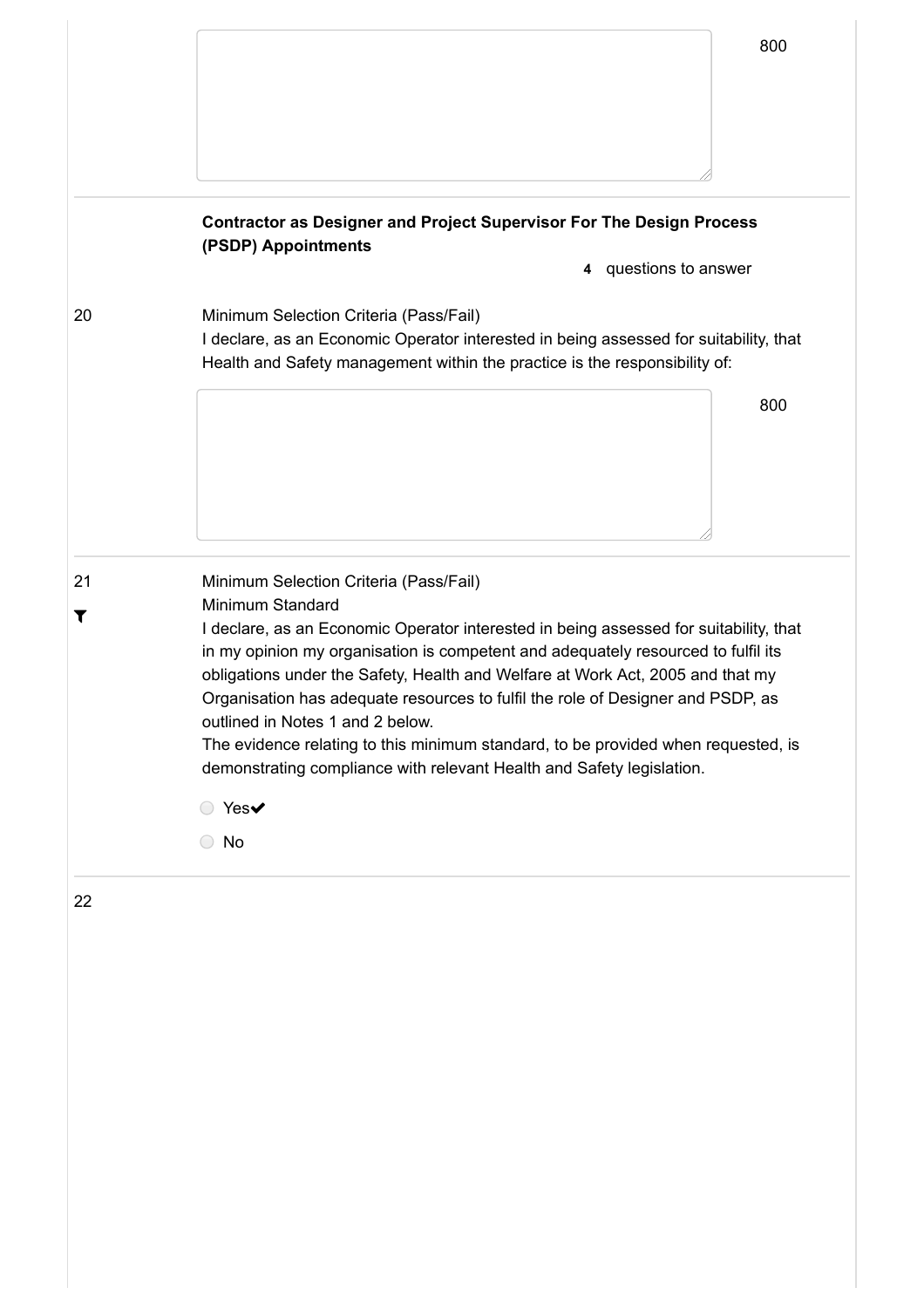2004 europe Note-1 europe and a series of the Note-1 europe and a series of the Note-1 europe and a series of the Note-1 europe and a series of the Note-1 europe and a series of the Note-1 europe and a series of the Note-1

• We acknowledge and agree that we may be appointed as Contractor as Designer and PSDP under any contract awarded under this Agreement.

• We are a member of, or eligible to be a member of, a recognised professional body for the required role, i.e. RIAI/ACEI/SCS/IEI/NISO or OSH (PSDP only)/(Other)

• We confirm that each member of staff is aware of his/her responsibilities under the Safety, Health and Welfare at Work Act, 2005, and the Safety, Health & Welfare at Work (Construction) Regulations, 2013.

• In particular we are aware of the general principles of prevention as enumerated below, and where the professional service required is a Designer will take those principles into account when carrying out design work associated with the project and undertake to liaise with, communicate and co-operate with the PSDP in his/her role.

• In our role as PSDP, we will take into account and communicate to all designers those principles when co-ordinating design work associated with the project and undertake to liaise with, communicate and facilitate co-operation amongst the other duty holders under those Regulations specifically Regulations 11-14 of the Safety, Health & Welfare at Work (Construction) Regulations, 2013.

General Principles of Prevention applicable to Designer and PSDP

The purpose of the General Principles of Prevention is to provide a framework within which design and detailing issues can be assessed.

i) The avoidance of risks

ii) The evaluation of unavoidable risks

iii) The combating of risks at source

iv) The adaption of work to the individual, especially as regards the design of places of work, the choice of work equipment and systems of work, with a view to alleviating monotonous work and work of a predetermined rate and to reduce their effect on health

v) The adoption of workplace to technical progress

vi) The replacement of dangerous articles, substances or systems of work by nondangerous articles, substances or systems of work

vii) The giving to collective protective measures priority over individual protective measure

viii) The development of an adequate prevention policy in relation to safety, health and welfare at work, which takes account of technology, organisation of work, working conditions, social factors and the influence of factors related to the working environment

ix) The provision of appropriate training and instruction to employees.

https://irl.eu-supply.com/app/rfq/response\_form\_print.asp?RFID=212190&TID=185410&PID=183745&LN=&E=-1&IID=&EM= 9/26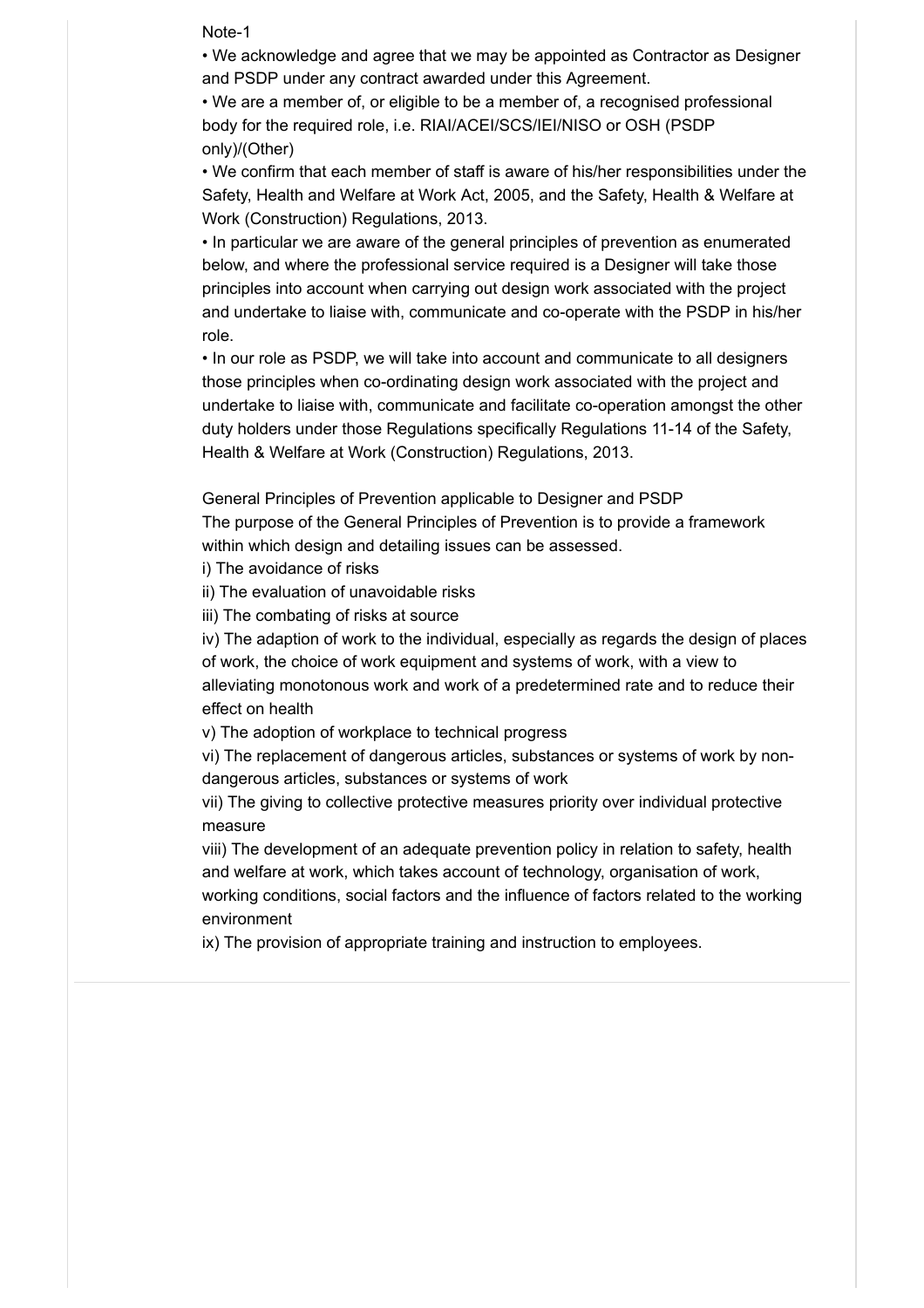$20$  Nets 2 23 Note-2

> • We are aware of the obligations of all Designers under Section 17 (2) of the Safety, Health & Welfare at work Act, 2005 to ensure so far as is reasonably practicable that the project:

(a) Is designed and is capable of being constructed to be safe and without risk to health,

(b) Can be maintained safely and without risk to health during use, and

(c) Complies in all respects, as appropriate, with the relevant statutory provisions. And, in our role as PSDP, we will communicate to those designers their duties under Section17 (2) of the above Act.

• We confirm that all staff have received, read and will apply the Safety, Health and Welfare at Work (General Application) Regulations, 2007, the Guide to the Safety, Health and Welfare at Work (General Application) Regulations, 2007, and the HSA frequently asked questions on risk assessments which are available on the HSA website.

• In our role as Designer, risk assessments will be carried out and maintained on the job file.

• In our role as PSDP, risk assessments will be sought and collected from Designers for inclusion in a Preliminary Safety & Health Plan which we as PSDP will prepare and update as appropriate.

• We confirm that in our opinion this 'Contractor as Designer and Project Supervisor for the Design Process (PSDP) Appointments' declaration is deemed to satisfy our obligations in relation to the following areas given the services/works anticipated to be completed under this Agreement: -

a) Health and Safety Policy and Organisation;

b) Arrangements;

c) Competent Advice;

d) Training and Information;

e) Individual Qualifications and Experience;

f) Monitoring, Audit and Review;

g) Workforce Involvement;

h) Accident/Incident Reporting, Review;

i) Sub-consulting Procedures;

j) Hazard Management and Risk Assessment; and

k) Health and Welfare

24 Have there been any enforcement actions, legal proceedings, accidents, fatalities or incidents associated with the discharge of my duties as Designers and/or PSDP (whether the relevant discipline is the subject of this declaration or not) over the last three years?

Yes

No

25 If you answered "Yes" to the above question, please provide details in the box below.

https://irl.eu-supply.com/app/rfq/response\_form\_print.asp?RFID=212190&TID=185410&PID=183745&LN=&E=-1&IID=&EM= 10/26

If you answered "No" to the above question, please type "There have been none" in the box below.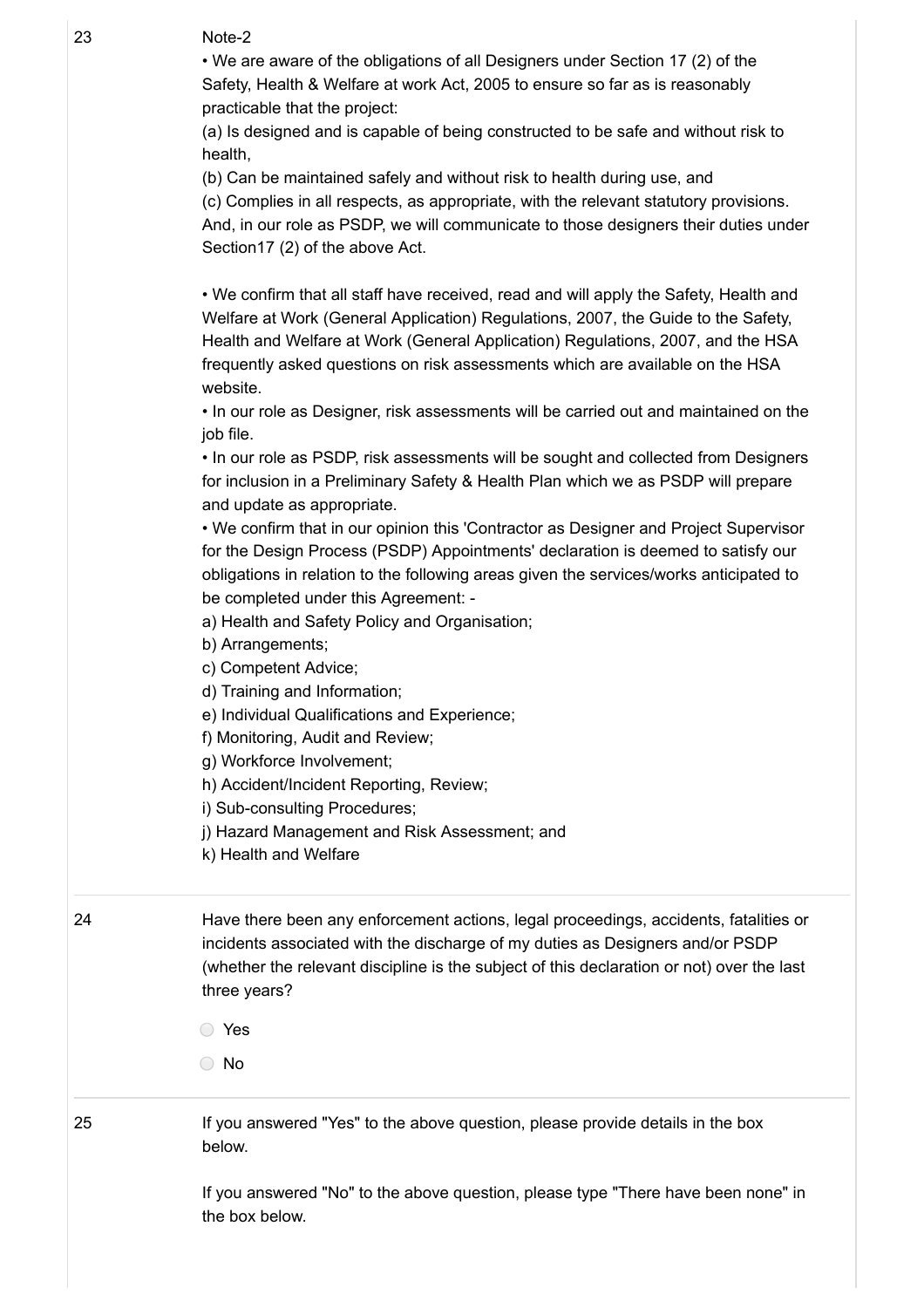**Health And Safety Compliance Declaration – Contractor**

**1** questions to answer

#### 26 Minimum Selection Criteria (Pass/Fail)

 $\overline{\mathbf{r}}$ 

 $\sqrt{202}$ 

I declare, as an Economic Operator interested in being assessed for suitability, that the minimum standards listed below, and associated evidence to be provided when requested, are addressed in our Safety Statement:

The minimum standards are as follows:

i) A general Health and Safety policy document appropriate to a Health and Safety led Construction Management role.

The evidence relating to this minimum standard, to be provided when requested, is a copy of our current general health and safety policy.

ii) The relevant management organisational structure document indicating the duty holders responsible for Health and Safety.

The evidence relating to this minimum standard, to be provided when requested, is an outline of our management organisational structure with regard to allocation of duties, delegation of responsibilities, etc., in relation to Health and Safety.

iii) Standard method statements (relevant to projects of a similar size, nature and complexity) covering all stages of the construction project life cycle from initiation to project completion.

The evidence relating to this minimum standard, to be provided when requested, is copies of standard forms used for method statements and risk assessments as part of our duties under the Safety, Health and Welfare at Work Act, 2005.

iv) Evidence of training arrangements in place appropriate to the size and complexity of the work. (This must include specific Health and Safety training). The evidence relating to this minimum standard, to be provided when requested, is details of arrangements for continuing training of personnel in Health and Safety, including personnel who would be employed on the project.

v) Evidence that there is an adequate organisational structure in place within the company to facilitate the dissemination of up-to-date developments on health and safety issues.

The evidence relating to this minimum standard, to be provided when requested, is details of the company's procedures for disseminating up-to-date developments on health and safety issues.

vi) Evidence that there are adequate arrangements in place for the co-ordination of information between Contractor and PSCS with an adequate mechanism in place that tracks and records delivery and receipt of information distributed.

the different contractors, suppliers and designers involved in a project.  $\hskip1cm \Box$ The evidence relating to this minimum standard, to be provided when requested, is details of the company's arrangements for the co-ordination of information between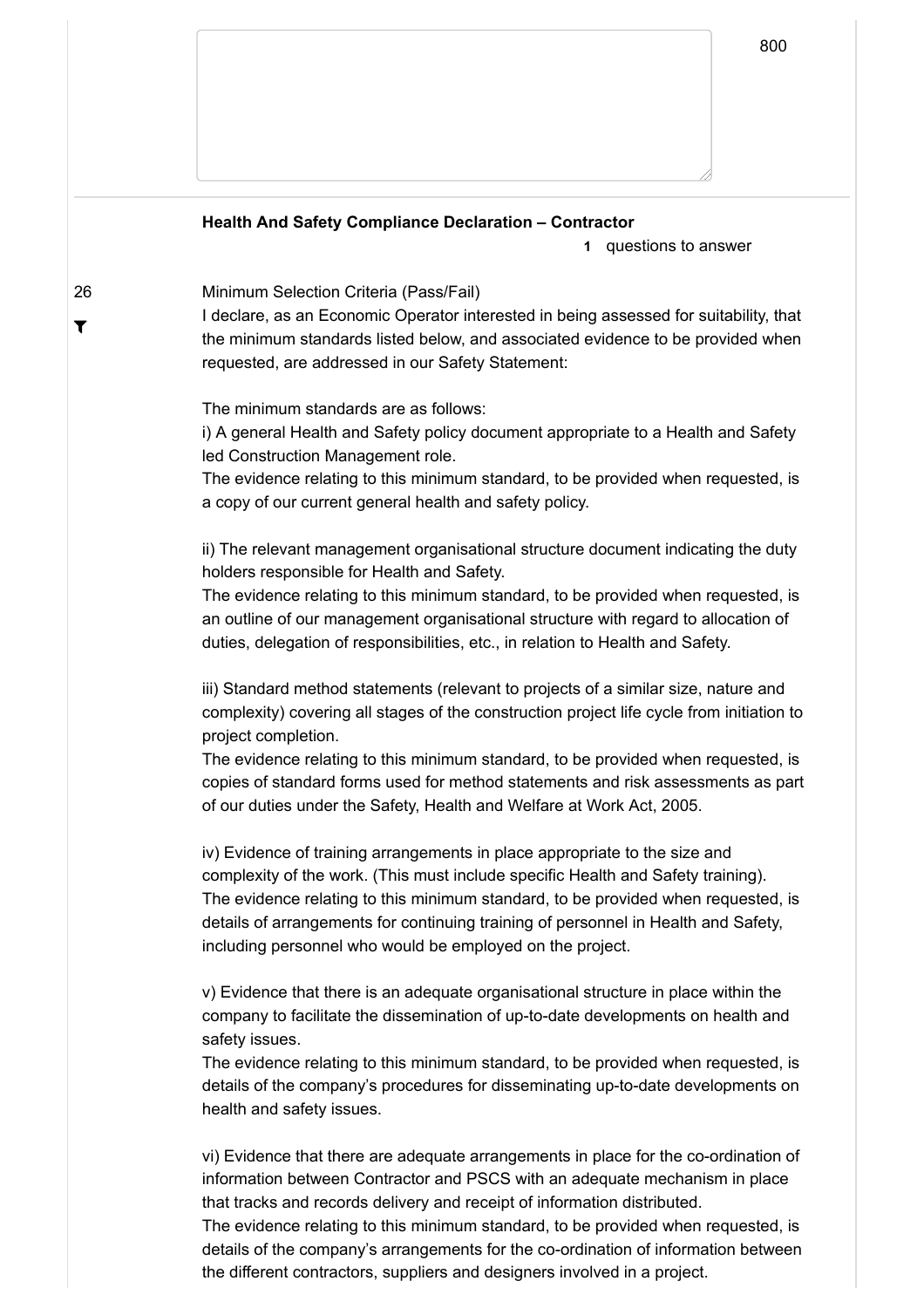vii) Evidence of adequate structured procedures relevant to the projects anticipated to be completed under this Agreement to ensure that the Contractor's role in disseminating health and safety information for the construction stage on the projects is clearly demonstrated.

The evidence relating to this minimum standard, to be provided when requested, is details of the methodology for the dissemination of health and safety information for the construction stage on this or equivalent projects.

If the requirements and minimum standards have not been addressed in the Safety Statement, separate evidence is to be provided on request which demonstrates that such requirements and minimum standards have been met.

◯ Yes

No

#### **Health And Safety Compliance Declaration - Project Supervisor For The Construction Stage (PSCS)**

**1** questions to answer

#### Minimum Selection Criteria (Pass/Fail)

20/04/2021 eu-supply.com

I declare, as an Economic Operator interested in being assessed for suitability, that the minimum standards listed below, and associated evidence to be provided when requested, are addressed in our Safety Statement:

The minimum standards are as follows:

i) A general Health and Safety Policy document appropriate to a Health and Safety led Construction Management function.

The evidence, to be provided when requested, relating to this minimum standard is a copy of our current general Health and Safety Policy.

ii) The relevant management organisational structure document indicating the duty holders responsible for Health and Safety.

The evidence, to be provided when requested, relating to this minimum standard is an outline of our management organisational structure with regard to allocation of duties, delegation of responsibilities, etc., in relation to Health and Safety.

iii) Standard method statements (relevant to projects of a similar size, nature and complexity) covering all stages of the life cycle from early design stage to project completion.

The evidence, to be provided when requested, relating to this minimum standard is copies of standard forms used for method statements and risk assessments as part of our duties under the Safety, Health and Welfare at Work Act, 2005.

iv) Evidence of training arrangements in place appropriate to the size and complexity of the work. (This must include specific Health and Safety training). The evidence, to be provided when requested, relating to this minimum standard is details of arrangements for continuing Health and Safety training of PSCS personnel, including personnel who would be employed on the project.

https://irl.eu-supply.com/app/rfq/response\_form\_print.asp?RFID=212190&TID=185410&PID=183745&LN=&E=-1&IID=&EM= 12/26 v) Evidence that there is an adequate organisational structure in place within the company to facilitate the dissemination of up-to-date developments on health and safety issues.

27  $\blacktriangledown$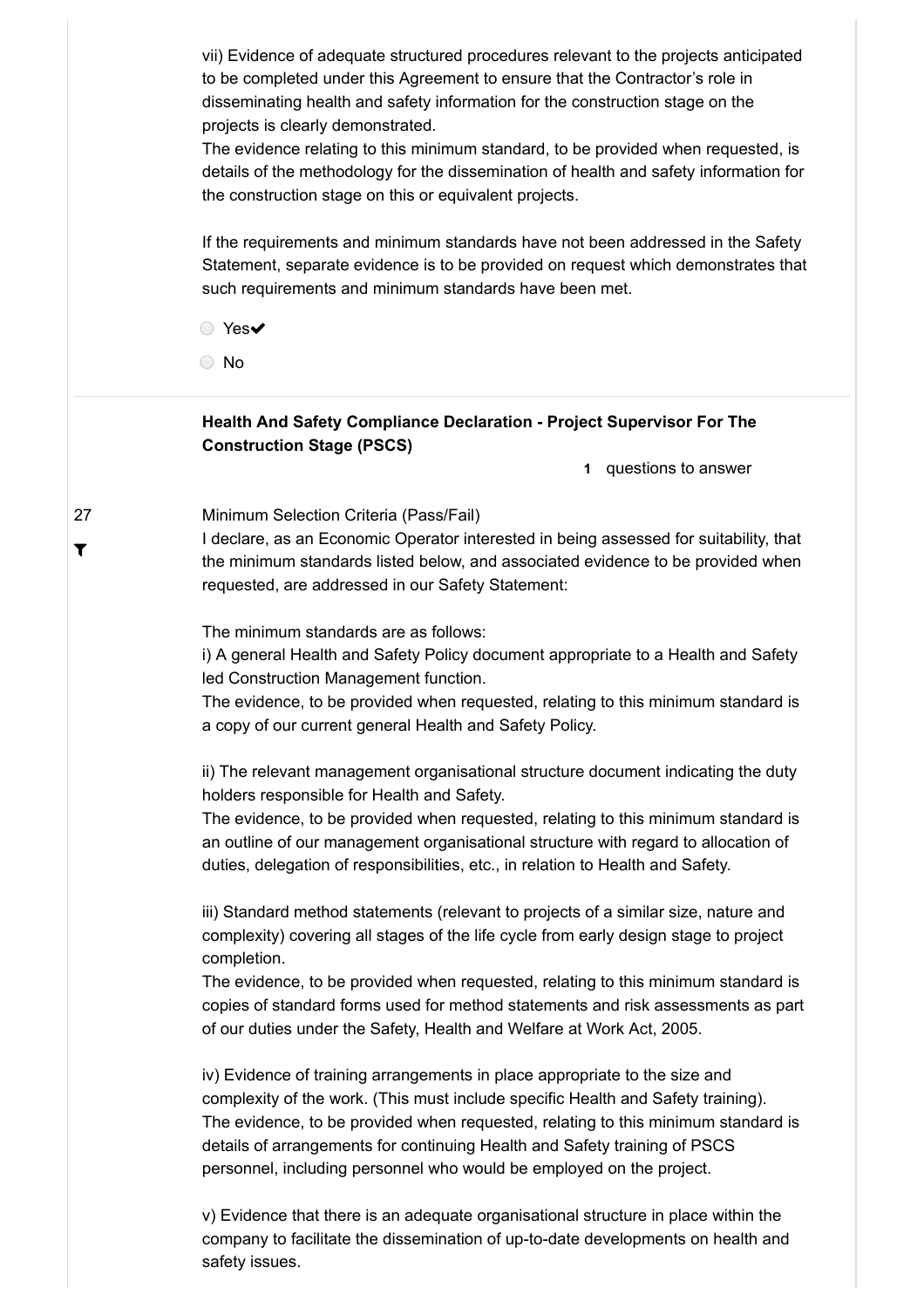The evidence, to be provided when requested, relating to this minimum standard is details of the company's procedures for disseminating up-to-date developments on health and safety issues.

> vi) Evidence that there are adequate arrangements in place for the co-ordination of information between Contractors with adequate mechanism in place that tracks and records delivery and receipt of information distributed.

> The evidence, to be provided when requested, relating to this minimum standard is details of the company's arrangements for the co-ordination of information between the different contractors, suppliers and designers involved in a project.

> vii) Evidence of adequate structured procedures relevant to the size and complexity of the project to ensure that PSCS role in co-ordinating Construction Safety Management is clearly demonstrated.

> The evidence, to be provided when requested, relating to this minimum standard is details of the methodology for the dissemination of health and safety information for the design and construction stage on this or equivalent projects.

> If the requirements and minimum standards have not been addressed in the Safety Statement, separate evidence is to be provided on request which demonstrates that such requirements and minimum standards have been met.

◯ Yes<del>v</del>

No

28

T

### **Health And Safety Compliance Declaration – Contractor/Specialist as Designer**

**1** questions to answer

Minimum Selection Criteria (Pass/Fail)

I declare, as an Economic Operator interested in being assessed for suitability, that the minimum standards listed below, and associated evidence to be provided when requested, are addressed in my Safety Statement:

The minimum standards are as follows:

i) A general Health and Safety policy document appropriate to the relevant design discipline.

The evidence relating to this minimum standard, to be provided when requested, is a copy of our current general Health and Safety Policy.

ii) The relevant management organisational structure document indicating the duty holders responsible for Health and Safety.

The evidence relating to this minimum standard, to be provided when requested, is an outline of our management organisational structure with regard to allocation of duties, delegation of responsibilities, etc., in relation to Health and Safety.

iii) Standard risk assessment forms (relevant to projects of a similar size, nature and complexity) covering all stages of a project life cycle from early design stage to project completion.

The evidence relating to this minimum standard, to be provided when requested, is copies of standard forms used for risk assessments as part of our duties under the Safety, Health and Welfare at Work Act, 2005

https://irl.eu-supply.com/app/rfq/response\_form\_print.asp?RFID=212190&TID=185410&PID=183745&LN=&E=-1&IID=&EM= 13/26 iv) Evidence of CPD training arrangements in place (for Designers) appropriate to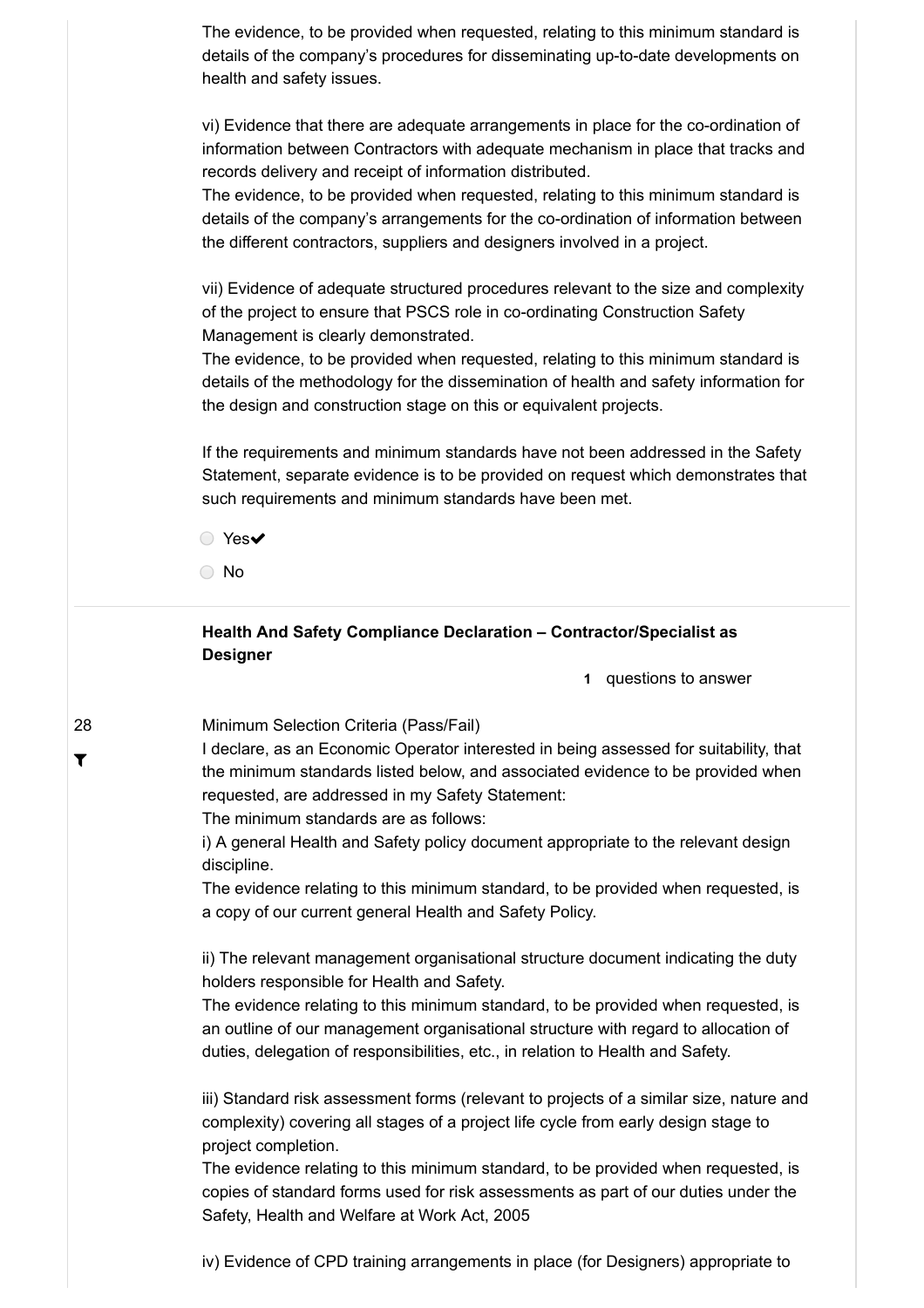| 29 | Health and Safety Competence of Management Staff                                                                                                                           |
|----|----------------------------------------------------------------------------------------------------------------------------------------------------------------------------|
|    | <b>Educational and Professional Qualifications (Management)</b><br>4 questions to answer                                                                                   |
|    | No<br>$\bigcirc$                                                                                                                                                           |
|    | $Yes\blacktriangleright$<br>$\bigcirc$                                                                                                                                     |
|    | such requirements and minimum standards have been met.                                                                                                                     |
|    | If the requirements and minimum standards have not been addressed in the Safety<br>Statement, separate evidence is to be provided on request which demonstrates that       |
|    | the design and construction stage on this or equivalent projects.                                                                                                          |
|    | The evidence relating to this minimum standard, to be provided when requested, is<br>details of the methodology for the dissemination of health and safety information for |
|    | parties and appropriate action taken.                                                                                                                                      |
|    | of the project to ensure that the Contractor's role as Designer is clearly<br>demonstrated and that health and safety information is disseminated to the relevant          |
|    | vii) Evidence of adequate structured procedures relevant to the size and complexity                                                                                        |
|    | details of the company's arrangements for the co-ordination of information between<br>the different designers and technical disciplines involved in a project.             |
|    | The evidence relating to this minimum standard, to be provided when requested, is                                                                                          |
|    | mechanism in place that tracks and records delivery and receipt of information<br>distributed.                                                                             |
|    | vi) Evidence that there are adequate arrangements in place for the coordination of<br>information between Contractor's designer team members with adequate                 |
|    | health and safety issues.                                                                                                                                                  |
|    | details of the company's procedures for disseminating up-to-date developments on                                                                                           |
|    | safety issues.<br>The evidence relating to this minimum standard, to be provided when requested, is                                                                        |
|    | v) Evidence that there is an adequate organisational structure in place within the<br>company to facilitate the dissemination of up-to-date developments on health and     |
|    | the design discipline and health and safety) of personnel, including personnel who<br>would be employed on the project.                                                    |
|    | The evidence relating to this minimum standard, to be provided when requested, is<br>details of arrangements for Continuing Professional Development (both relevant to     |
|    |                                                                                                                                                                            |

https://irl.eu-supply.com/app/rfq/response\_form\_print.asp?RFID=212190&TID=185410&PID=183745&LN=&E=-1&IID=&EM= 14/26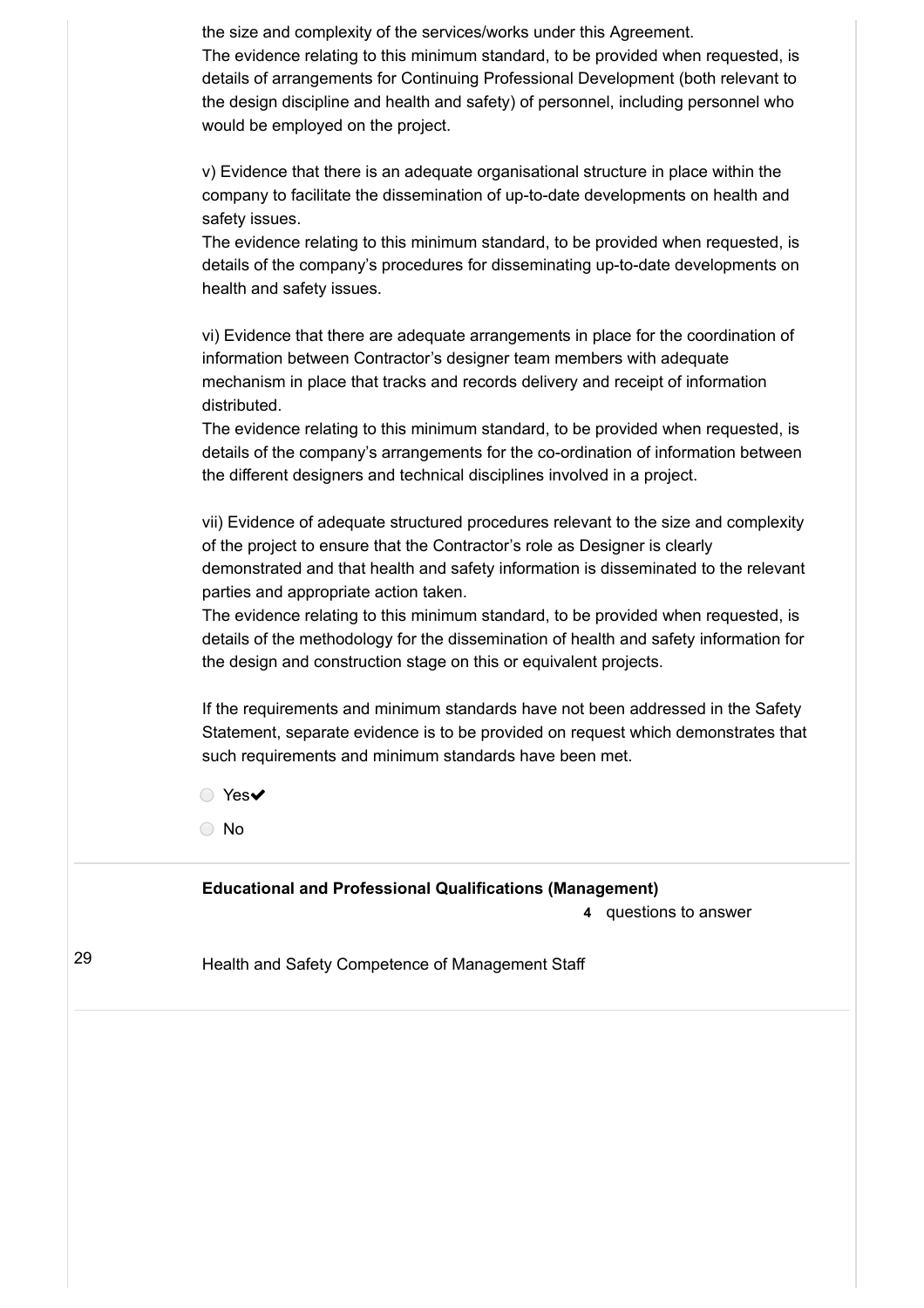30 Minimum Selection Criteria (Pass/Fail)

I declare, as an Economic Operator interested in being assessed for suitability, that my organisation can provide sufficient management staff with Health and Safety qualifications, training and experience, relevant to the services/works anticipated to be completed under this Agreement.

#### Note 1:

The evidence in support of the minimum selection criteria above is: (1) providing a Safe-T-Cert, or OHSAS 18001 Certification, or other equivalent independently certified Health and Safety management system with appropriate Health and Safety training and resources,

Or

(2) providing the following details:

• the educational qualifications, professional qualifications (e.g. professionally qualified project managers, architects, engineers etc. – with dates obtained), and experience in so far as they are relevant to health and safety, and/or

• educational qualifications, professional qualifications (as above) with at least one member of the Economic Operator or its managerial staff who has experience in relation to projects relevant to the services/works under this Agreement.

• the Curriculum Vitae of the Economic Operator and its managerial staff in so far as they relate to health and safety training and/or experience and also the organisational structure of the firm.

• having at least 8 hours annual (i.e. in-house or a CPD course) Health and Safety training in relation to projects relevant to the services/works under this Agreement.

◯ Yes<del>v</del>

○ No

## 31 T

30

T

#### Minimum Selection Criteria (Pass/Fail)

I declare, as an Economic Operator interested in being assessed for suitability, that my organisation can provide at least one (1) site manager/site agent, or equivalent, with Health and Safety qualifications, training and experience, relevant to the works anticipated to be completed under this Agreement.

#### Note:

The evidence in support of the minimum selection criteria above is: (1) providing a Safe-T-Cert, or OHSAS 18001 Certification, or other equivalent independently certified Health and Safety management system with appropriate Health and Safety training and resources,

Or

(2) providing the following details:

• the educational qualifications, professional qualifications (e.g. professionally qualified project managers, engineers etc – with dates obtained), and experience in so far as they are relevant to Health and Safety, and/or

• the educational qualifications, professional qualifications (as above) and experience in so far as it is relevant to Health and Safety on projects relevant to the services/works under this Agreement.

• the Curriculum Vitae in so far as they relate to health and safety training and/or experience.

• having at least 8 hours annual (i.e. in-house or a CPD course) Health and Safety training in relation to works projects relevant to the services/works under this Agreement.

https://irl.eu-supply.com/app/rfq/response\_form\_print.asp?RFID=212190&TID=185410&PID=183745&LN=&E=-1&IID=&EM= 15/26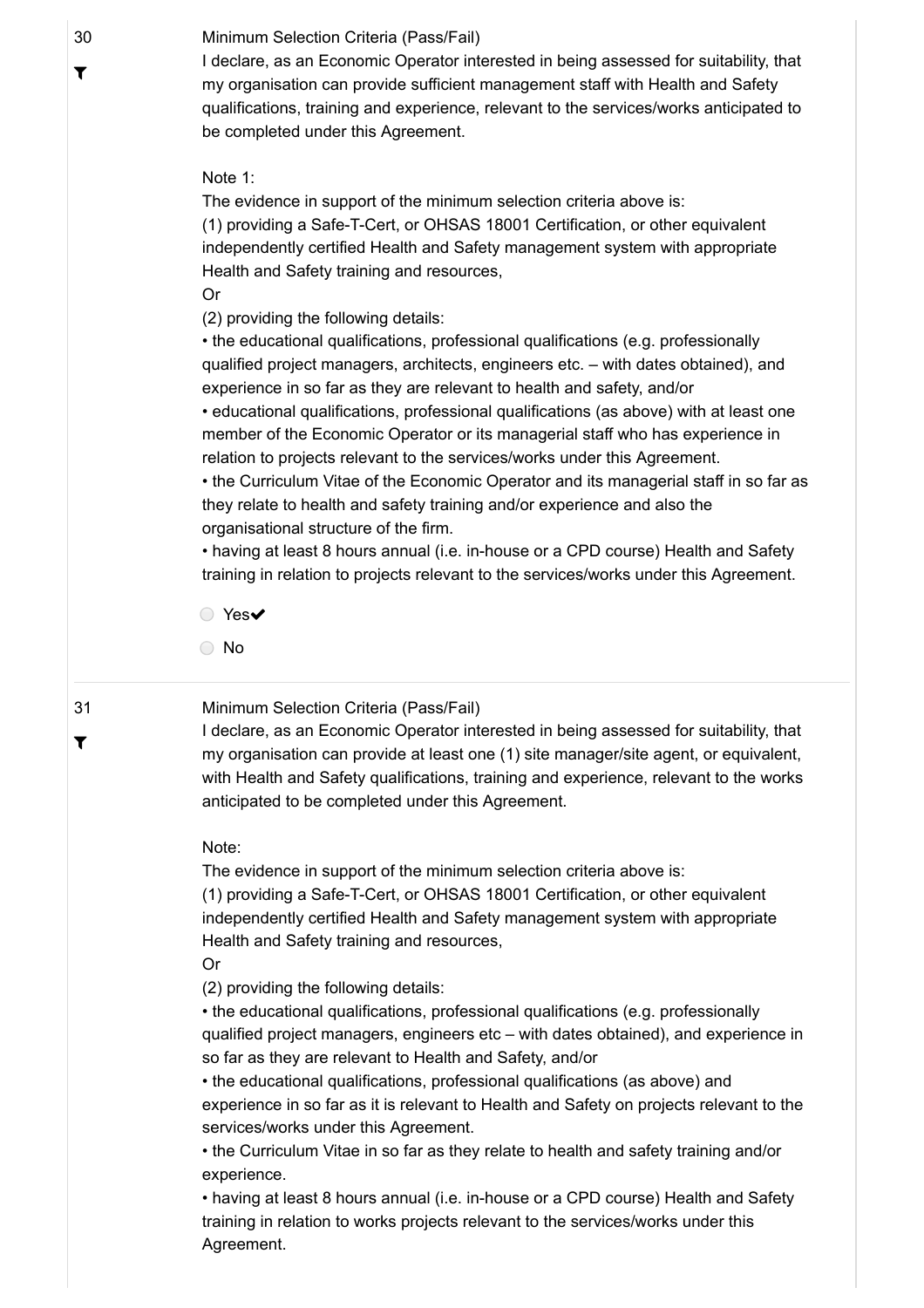|    | $\circ$ Yes $\checkmark$<br>◯ No                                                                                                                                                                                                                                                                                                                                                          |
|----|-------------------------------------------------------------------------------------------------------------------------------------------------------------------------------------------------------------------------------------------------------------------------------------------------------------------------------------------------------------------------------------------|
| 32 | <b>Technical Capability</b>                                                                                                                                                                                                                                                                                                                                                               |
| 33 | Minimum Selection Criteria (Pass/Fail)                                                                                                                                                                                                                                                                                                                                                    |
| T  | I declare, as an Economic Operator interested in being assessed for suitability, that:<br>my organisation can provide at least one (1) member of the managerial staff who<br>holds a National Framework of Qualifications (NFQ) Level Seven (7) or higher, plus<br>five (5) years experience, or equivalent, in managing projects relevant to the<br>services/works under this Agreement. |
|    | Note:                                                                                                                                                                                                                                                                                                                                                                                     |
|    | Equivalent managerial staff technical capability offered by the Economic Operator<br>must include as a minimum:                                                                                                                                                                                                                                                                           |
|    | an NFQ Level Six (6) qualification, plus eight (8) years experience in managing<br>projects relevant to the services/works under this Aggreement.                                                                                                                                                                                                                                         |
|    | ◯ Yes✔                                                                                                                                                                                                                                                                                                                                                                                    |
|    | $\bigcirc$ No                                                                                                                                                                                                                                                                                                                                                                             |
| 34 | Minimum Selection Criteria (Pass/Fail)                                                                                                                                                                                                                                                                                                                                                    |
| T  | I declare, as a Economic Operator interested in being assessed for suitability, that<br>my organisation can provide at least one (1) site manager/site agent, or equivalent,<br>that holds a NFQ Level Six (6) or higher, plus five (5) years experience, or<br>equivalent, in managing projects relevant to the works under this Agreement.                                              |
|    | Note:                                                                                                                                                                                                                                                                                                                                                                                     |
|    | Equivalence to an NFQ Level Six (6) or higher, plus five (5) years experience, is a<br>minimum of eight (8) years experience in managing projects relevant to the<br>services/works under this Agreement.                                                                                                                                                                                 |
|    | ◯ Yes✔                                                                                                                                                                                                                                                                                                                                                                                    |
|    | $\bigcirc$ No                                                                                                                                                                                                                                                                                                                                                                             |
|    | <b>Educational and Professional Qualifications (Personnel)</b>                                                                                                                                                                                                                                                                                                                            |
|    | 1 questions to answer                                                                                                                                                                                                                                                                                                                                                                     |
|    |                                                                                                                                                                                                                                                                                                                                                                                           |

https://irl.eu-supply.com/app/rfq/response\_form\_print.asp?RFID=212190&TID=185410&PID=183745&LN=&E=-1&IID=&EM= 16/26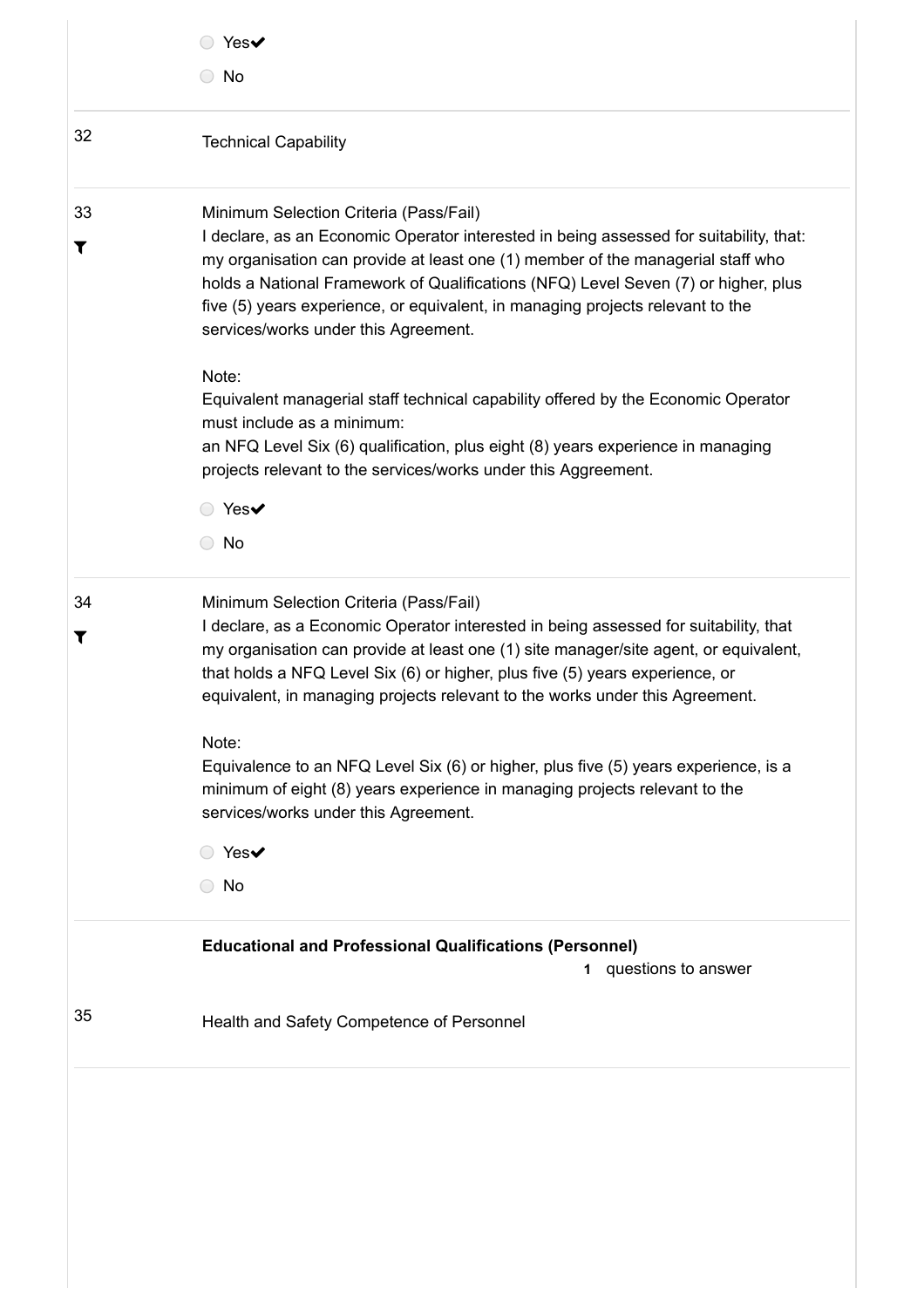| Note:<br>The evidence in support of the minimum selection criteria above is a Safe Pass<br>Card, or equivalent, for personnel.<br>$\circ$ Yes $\checkmark$<br>$\circ$ No<br><b>Financial And Economic Standing</b><br>2 questions to answer<br><b>Financial Confirmatory Note</b><br>Minimum Selection Criteria (Pass/Fail)<br>The Economic Operator must upload the completed 'Financial Confirmatory Note',<br>by clicking on the folder icon to the right.<br>A template for the Financial Confirmatory Note is available for download via the<br>'Access Documents' tab within this Request for Tender on www.etenders.gov.ie.<br>I confirm I have uploaded the completed 'Financial Confirmatory Note'. |
|--------------------------------------------------------------------------------------------------------------------------------------------------------------------------------------------------------------------------------------------------------------------------------------------------------------------------------------------------------------------------------------------------------------------------------------------------------------------------------------------------------------------------------------------------------------------------------------------------------------------------------------------------------------------------------------------------------------|
|                                                                                                                                                                                                                                                                                                                                                                                                                                                                                                                                                                                                                                                                                                              |
|                                                                                                                                                                                                                                                                                                                                                                                                                                                                                                                                                                                                                                                                                                              |
|                                                                                                                                                                                                                                                                                                                                                                                                                                                                                                                                                                                                                                                                                                              |
|                                                                                                                                                                                                                                                                                                                                                                                                                                                                                                                                                                                                                                                                                                              |
|                                                                                                                                                                                                                                                                                                                                                                                                                                                                                                                                                                                                                                                                                                              |
|                                                                                                                                                                                                                                                                                                                                                                                                                                                                                                                                                                                                                                                                                                              |
|                                                                                                                                                                                                                                                                                                                                                                                                                                                                                                                                                                                                                                                                                                              |
| $\circ$ Yes $\checkmark$                                                                                                                                                                                                                                                                                                                                                                                                                                                                                                                                                                                                                                                                                     |
| Insurance                                                                                                                                                                                                                                                                                                                                                                                                                                                                                                                                                                                                                                                                                                    |
| Minimum Selection Criteria (Pass/Fail)                                                                                                                                                                                                                                                                                                                                                                                                                                                                                                                                                                                                                                                                       |
| I declare, as an Economic Operator interested in being assessed for suitability, I<br>have the financial capacity to meet the minimum standards set down for insurance<br>in this questionnaire.                                                                                                                                                                                                                                                                                                                                                                                                                                                                                                             |
| The minimum levels of insurance cover required are:-<br>a) Employer's Liability Insurance = $£13,000,000$ and<br>b) Public Liability Insurance = $€6,500,000$ .                                                                                                                                                                                                                                                                                                                                                                                                                                                                                                                                              |
| Yes $\blacktriangledown$                                                                                                                                                                                                                                                                                                                                                                                                                                                                                                                                                                                                                                                                                     |
| $\bigcirc$ No                                                                                                                                                                                                                                                                                                                                                                                                                                                                                                                                                                                                                                                                                                |
|                                                                                                                                                                                                                                                                                                                                                                                                                                                                                                                                                                                                                                                                                                              |
|                                                                                                                                                                                                                                                                                                                                                                                                                                                                                                                                                                                                                                                                                                              |

https://irl.eu-supply.com/app/rfq/response\_form\_print.asp?RFID=212190&TID=185410&PID=183745&LN=&E=-1&IID=&EM= 17/26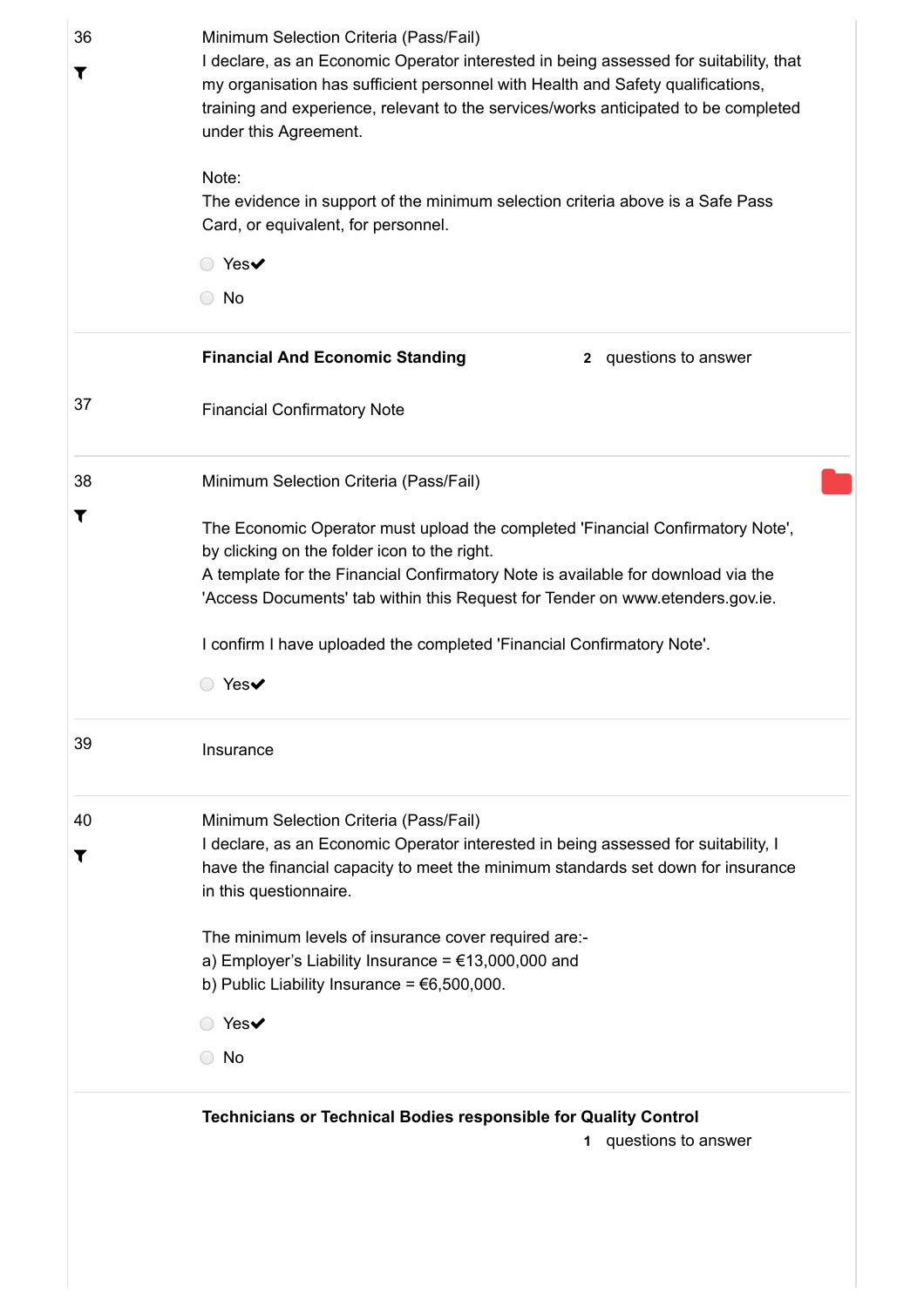| 41                   | Minimum Selection Criteria (Pass/Fail)                                                                                                                                                                                                                                                                                                                                                                                                                                                                |
|----------------------|-------------------------------------------------------------------------------------------------------------------------------------------------------------------------------------------------------------------------------------------------------------------------------------------------------------------------------------------------------------------------------------------------------------------------------------------------------------------------------------------------------|
| $\blacktriangledown$ | I declare, as an Economic Operator interested in being assessed for suitability, that<br>I meet the minimum standard, which is a list of the relevant technicians or technical<br>bodies responsible for quality control especially those upon whom I can call on in<br>order to carry out the services/works.                                                                                                                                                                                        |
|                      | Note:<br>The evidence in support of this minimum standard is a written statement naming the<br>Technicians and Technical Bodies, particularly those involved in quality control.                                                                                                                                                                                                                                                                                                                      |
|                      | ○ Yes✔                                                                                                                                                                                                                                                                                                                                                                                                                                                                                                |
|                      | No<br>$\bigcirc$                                                                                                                                                                                                                                                                                                                                                                                                                                                                                      |
|                      | List of Projects Carried Out Over the Past 5 Years<br>questions to answer<br>0                                                                                                                                                                                                                                                                                                                                                                                                                        |
| 42                   | This DPS requires Economic Operators who are experienced in works relating to<br>the treatment, management and control of regulated Invasive Plant Species (IPS)<br>(Note 1).                                                                                                                                                                                                                                                                                                                         |
|                      | Each Economic Operator interested in being assessed for suitability must provide<br>details for three of their projects that are relevant to the services/works under this<br>Agreement; that are of a similar scale, nature and complexity to those described<br>hereunder and that clearly demonstrate that the Economic Operator has previous<br>experience in works relating to the treatment, management and control of regulated<br>invasive plant species projects in the past five (5) years. |
|                      | Each of the three projects must pertain to works relating to the treatment,<br>management and control of regulated invasive plant species only and must have<br>been completed (Note 2) as follows:                                                                                                                                                                                                                                                                                                   |
|                      | • Project-1 must have been completed within the past five (5) years.<br>• Project-2 must have been completed within the past five (5) years.<br>• Project-3 must have been completed within the past five (5) years.                                                                                                                                                                                                                                                                                  |
|                      | Note-1:<br>Where appearing, the term 'regulated Invasive Plant Species' means any Invasive<br>Plant Species that are subject to Irish and/or EU statutory regulation and which shall<br>include, but are not limited to, those on the list on the Third Schedule of the<br>European Communities (Birds and Natural Habitats) Regulations 2011.                                                                                                                                                        |
|                      | Note-2:<br>Completed means the carrying out of all necessary services/works to finalise a<br>project similar in nature, scale and complexity to those anticipated to arise under<br>this Lot                                                                                                                                                                                                                                                                                                          |
|                      | Project-1: Details Minimum Selection Criteria (Pass/Fail)                                                                                                                                                                                                                                                                                                                                                                                                                                             |
|                      | 12 questions to answer                                                                                                                                                                                                                                                                                                                                                                                                                                                                                |

https://irl.eu-supply.com/app/rfq/response\_form\_print.asp?RFID=212190&TID=185410&PID=183745&LN=&E=-1&IID=&EM= 18/26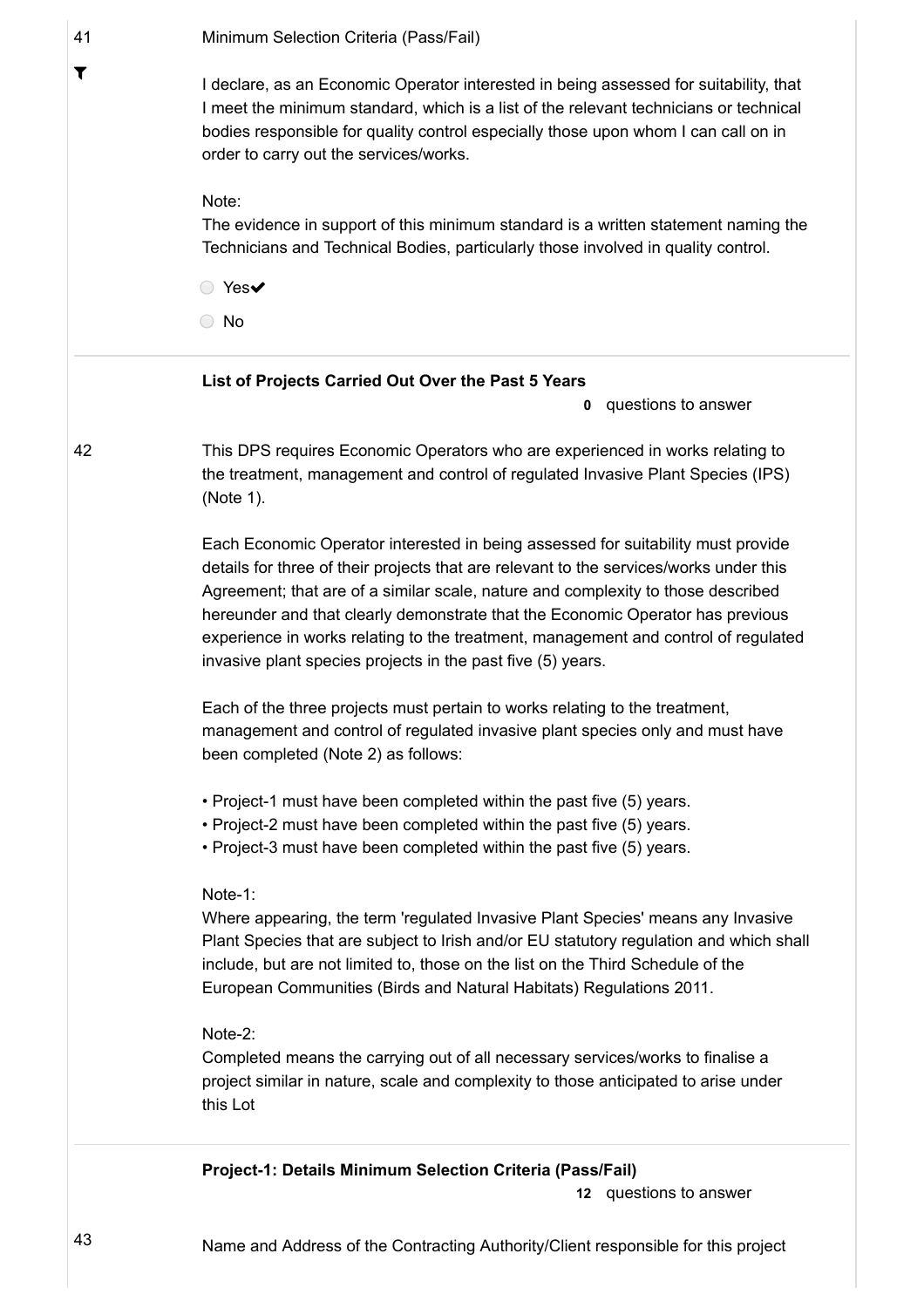| 44 | Enter the title and site location of the project in the box below.                                                                                                  |  |
|----|---------------------------------------------------------------------------------------------------------------------------------------------------------------------|--|
|    | 800                                                                                                                                                                 |  |
|    |                                                                                                                                                                     |  |
|    |                                                                                                                                                                     |  |
|    |                                                                                                                                                                     |  |
| 45 | <b>Project Description</b>                                                                                                                                          |  |
|    | Enter a brief description of the project in the box below.                                                                                                          |  |
|    | 800                                                                                                                                                                 |  |
|    |                                                                                                                                                                     |  |
|    |                                                                                                                                                                     |  |
|    |                                                                                                                                                                     |  |
| 46 | Date of completion of the project                                                                                                                                   |  |
|    | (Date must be in the format dd/mm/yyyy and must be during the past five (5) years)                                                                                  |  |
|    |                                                                                                                                                                     |  |
| 47 | I declare, as an Economic Operator interested in being assessed for suitability, that<br>on this project, the following regulated Invasive Plant Species (IPS) were |  |
|    | encountered.                                                                                                                                                        |  |
|    | Japanese Knotweed (Fallopia japonica)<br>U                                                                                                                          |  |
|    | Giant Hogweed (Heracleum mantegazzianum)                                                                                                                            |  |
|    | Giant-rhubarb (Gunnera tinctoria)                                                                                                                                   |  |
|    | Rhododendron (Rhododendron ponticum)<br>Other regulated IPS                                                                                                         |  |
|    |                                                                                                                                                                     |  |
| 48 | If you ticked 'Other regulated IPS' above, please identify the regulated IPS and the<br>legislation that regulates it.                                              |  |
|    | 800                                                                                                                                                                 |  |
|    |                                                                                                                                                                     |  |
|    |                                                                                                                                                                     |  |
|    |                                                                                                                                                                     |  |
|    |                                                                                                                                                                     |  |

https://irl.eu-supply.com/app/rfq/response\_form\_print.asp?RFID=212190&TID=185410&PID=183745&LN=&E=-1&IID=&EM= 19/26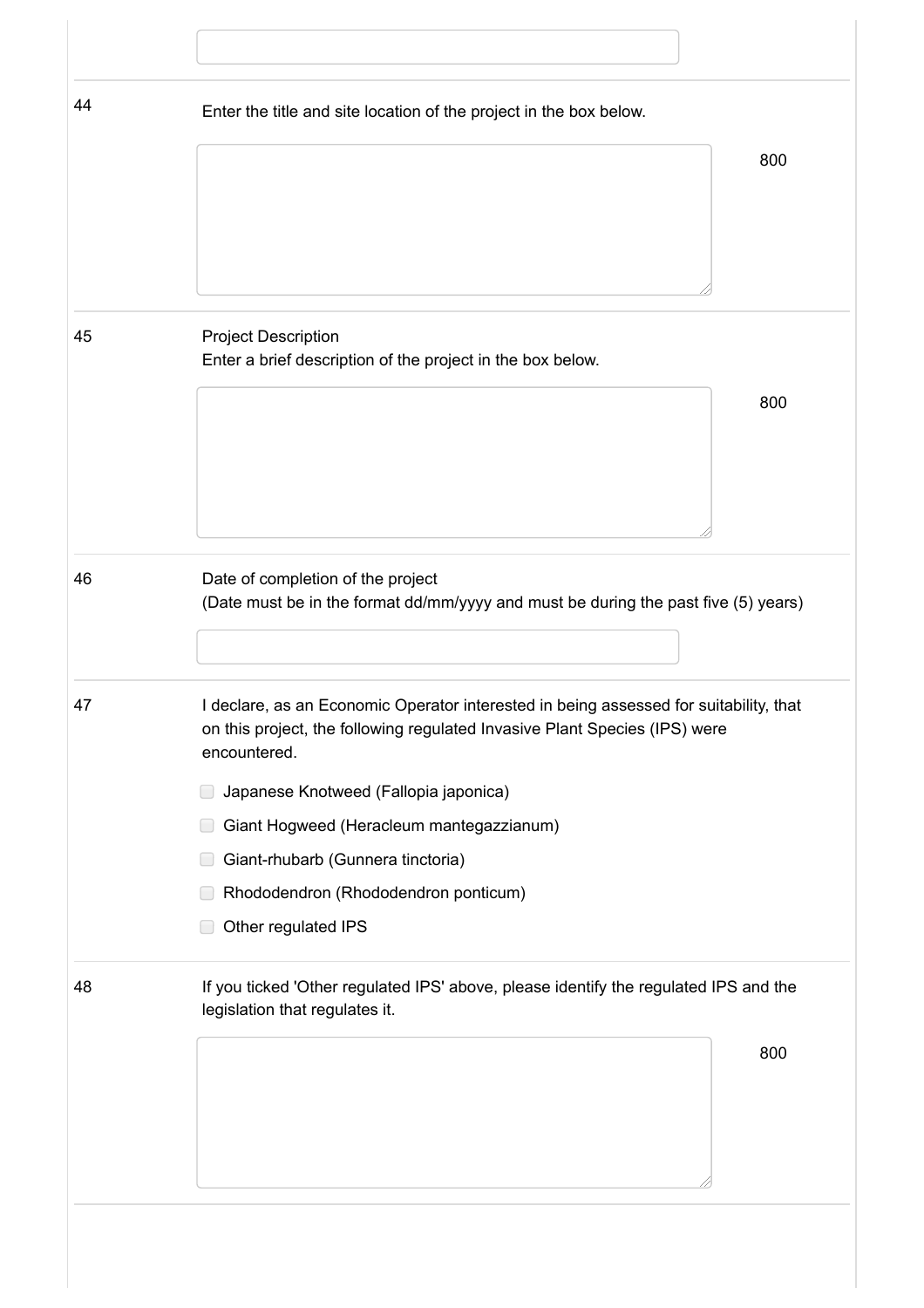| 49 | I declare, as an Economic Operator interested in being assessed for suitability, that<br>the following activities/roles were undertaken/provided by my organisation (or its<br>representatives) on this project:                                                |  |
|----|-----------------------------------------------------------------------------------------------------------------------------------------------------------------------------------------------------------------------------------------------------------------|--|
|    | Note:<br>While the details provided by the Economic Operator for the three projects must<br>demonstrate that all of the following activities/roles were managed, it is not a<br>requirement that every role/activity was managed on each of the three projects. |  |
|    | Ecologist/Horticulturalist/or equivalent regarding the IPS infestation(s).                                                                                                                                                                                      |  |
|    | Land Surveyor and/or Geographical Information Systems Technician.                                                                                                                                                                                               |  |
|    | Detailed Management Plan(s) regarding the IPS infestation                                                                                                                                                                                                       |  |
|    | Other management functions relating to the IPS infestation (e.g. Reporting;<br>Monitoring etc.)                                                                                                                                                                 |  |
| 50 | If you ticked 'Other management functions' above, please provide details of the<br>regulated IPS management functions carried out by your organisation (or its<br>representatives) on this project.<br>If not applicable, enter 'N/A' in the box below.         |  |
|    | 800                                                                                                                                                                                                                                                             |  |
| 51 | I declare, as an Economic Operator interested in being assessed for suitability, that<br>the following treatment methods were employed by my organisation (or its<br>representatives) to treat the regulated IPS infestation(s) on this Project.                |  |
|    | Chemical/Herbicide Treatment - Spraying                                                                                                                                                                                                                         |  |
|    |                                                                                                                                                                                                                                                                 |  |
|    | Chemical/Herbicide Treatment - Stem Injection                                                                                                                                                                                                                   |  |
|    | Chemical/Herbicide Treatment - Other (e.g. weed wiping etc.)                                                                                                                                                                                                    |  |
|    | <b>Physical Treatment - Excavation &amp; Disposal</b>                                                                                                                                                                                                           |  |
|    | Other Treatment method (e.g. tree surgery etc.)                                                                                                                                                                                                                 |  |
|    | If you ticked 'Other Treatment methods' above, please provide details of the<br>treatment methods employed by your organisation (or its representatives) to treat<br>the regulated IPS infestation(s) on this Project.                                          |  |
|    | If not applicable, leave blank or write 'N/A'                                                                                                                                                                                                                   |  |
| 52 | 800                                                                                                                                                                                                                                                             |  |

https://irl.eu-supply.com/app/rfq/response\_form\_print.asp?RFID=212190&TID=185410&PID=183745&LN=&E=-1&IID=&EM= 20/26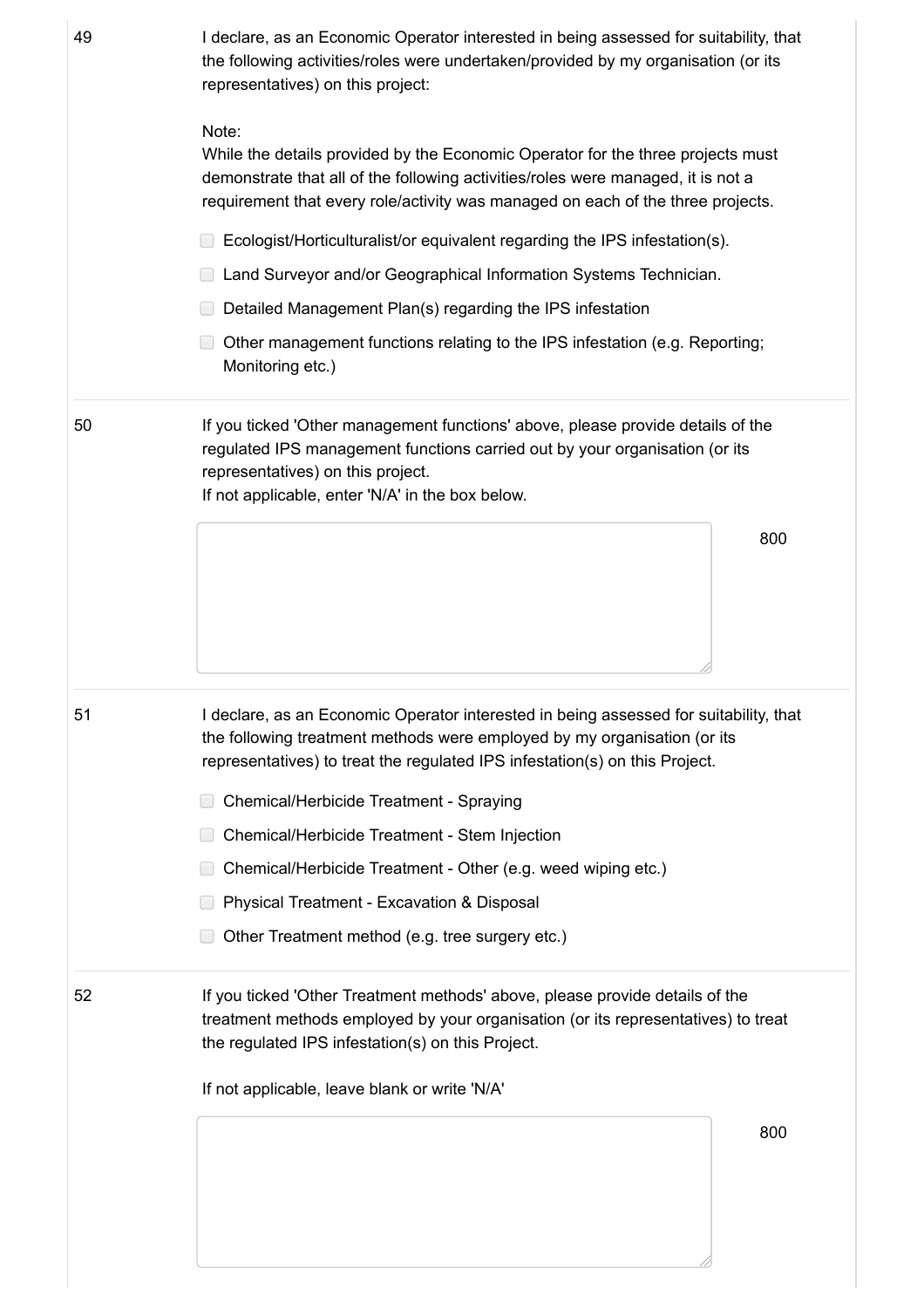| 53      | Value of the project excluding VAT<br>Note: this is only to include the value of the work directly related to the treatment,<br>management and control of Invasive Plant Species on this Project.                                                                                                                                                                                                   |
|---------|-----------------------------------------------------------------------------------------------------------------------------------------------------------------------------------------------------------------------------------------------------------------------------------------------------------------------------------------------------------------------------------------------------|
| 54<br>T | The Economic Operator must upload a completed 'Project Verification Form' for the<br>project, by clicking on the folder icon to the right.<br>The 'Project Verification Form' is available for download via the 'Access Documents'<br>tab within this Request for Tender on www.etenders.gov.ie.<br>I confirm I have uploaded the completed 'Project Verification Form' for this project.<br>○ Yes✔ |
|         | Project-2: Details Minimum Selection Criteria (Pass/Fail)<br>12 questions to answer                                                                                                                                                                                                                                                                                                                 |
| 55      | Name and Address of the Contracting Authority/Client responsible for this project                                                                                                                                                                                                                                                                                                                   |
| 56      | Enter the title and site location of the project in the box below.<br>800                                                                                                                                                                                                                                                                                                                           |
| 57      | <b>Project Description</b><br>Enter a brief description of the project in the box below.<br>800                                                                                                                                                                                                                                                                                                     |
| 58      | Date of completion of the project<br>(Date must be in the format dd/mm/yyyy and must be during the past five (5) years)                                                                                                                                                                                                                                                                             |
| 59      | I declare, as an Economic Operator interested in being assessed for suitability, that<br>on this project, the following regulated Invasive Plant Species (IPS) were<br>encountered.                                                                                                                                                                                                                 |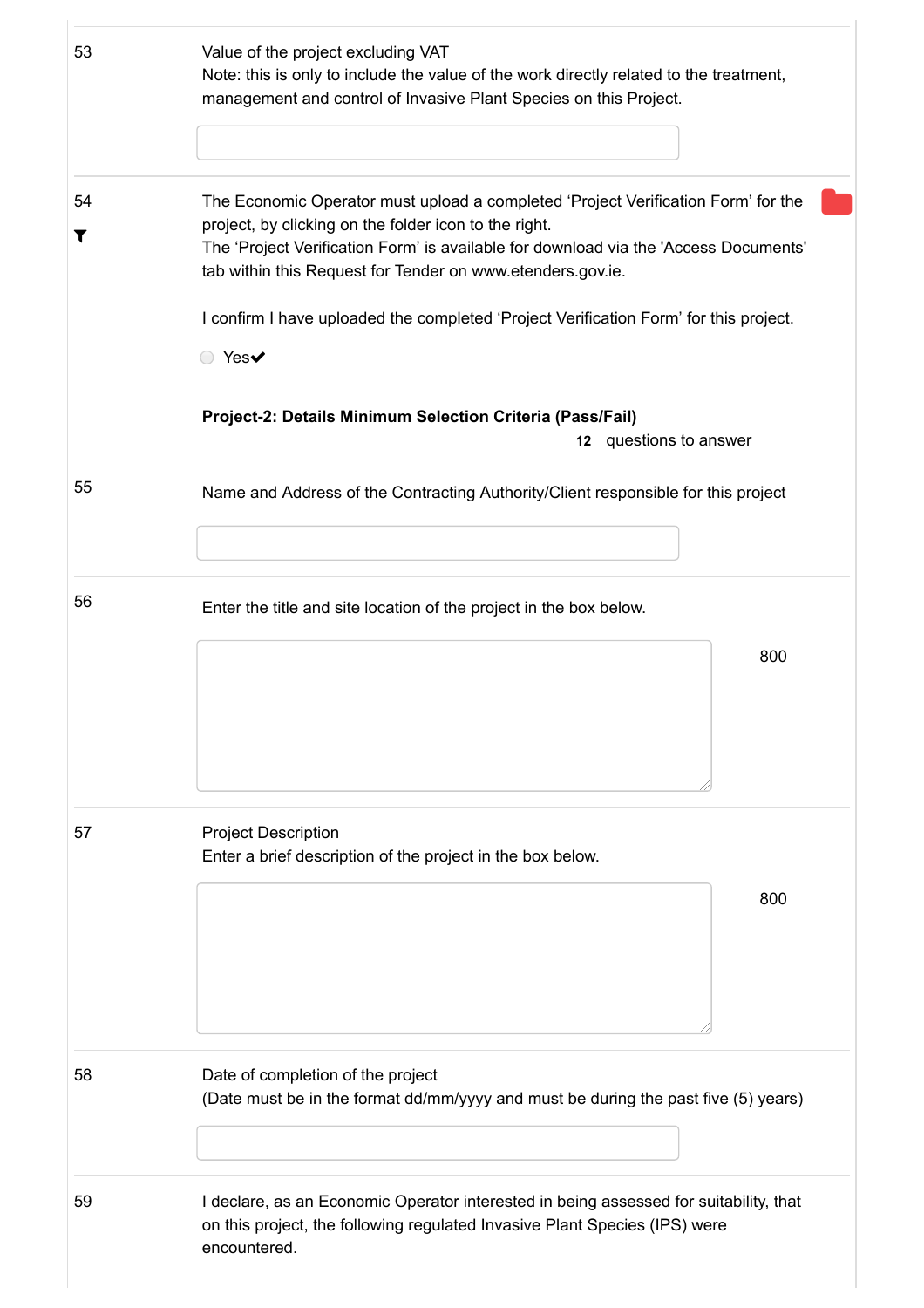|    | Japanese Knotweed (Fallopia japonica)                                                                                                                                                                                                                   |  |
|----|---------------------------------------------------------------------------------------------------------------------------------------------------------------------------------------------------------------------------------------------------------|--|
|    | Giant Hogweed (Heracleum mantegazzianum)                                                                                                                                                                                                                |  |
|    | Giant-rhubarb (Gunnera tinctoria)                                                                                                                                                                                                                       |  |
|    | Rhododendron (Rhododendron ponticum)                                                                                                                                                                                                                    |  |
|    | Other regulated IPS                                                                                                                                                                                                                                     |  |
| 60 | If you ticked 'Other regulated IPS' above, please identify the regulated IPS and the<br>legislation that regulates it.                                                                                                                                  |  |
|    | 800                                                                                                                                                                                                                                                     |  |
|    |                                                                                                                                                                                                                                                         |  |
|    |                                                                                                                                                                                                                                                         |  |
|    |                                                                                                                                                                                                                                                         |  |
| 61 | I declare, as an Economic Operator interested in being assessed for suitability, that<br>the following activities/roles were undertaken/provided by my organisation (or its<br>representatives) on this project:                                        |  |
|    | Note:                                                                                                                                                                                                                                                   |  |
|    | While the details provided by the Economic Operator for the three projects must<br>demonstrate that all of the following activities/roles were managed, it is not a<br>requirement that every role/activity was managed on each of the three projects.  |  |
|    | Ecologist/Horticulturalist/or equivalent regarding the IPS infestation(s).                                                                                                                                                                              |  |
|    | Land Surveyor and/or Geographical Information Systems Technician.                                                                                                                                                                                       |  |
|    | Detailed Management Plan(s) regarding the IPS infestation                                                                                                                                                                                               |  |
|    | Other management functions relating to the IPS infestation (e.g. Reporting;<br>Monitoring etc.)                                                                                                                                                         |  |
| 62 | If you ticked 'Other management functions' above, please provide details of the<br>regulated IPS management functions carried out by your organisation (or its<br>representatives) on this project.<br>If not applicable, enter 'N/A' in the box below. |  |
|    | 800                                                                                                                                                                                                                                                     |  |
|    |                                                                                                                                                                                                                                                         |  |
| 63 | I declare, as an Economic Operator interested in being assessed for suitability, that<br>the following treatment methods were employed by my organisation (or its                                                                                       |  |

https://irl.eu-supply.com/app/rfq/response\_form\_print.asp?RFID=212190&TID=185410&PID=183745&LN=&E=-1&IID=&EM= 22/26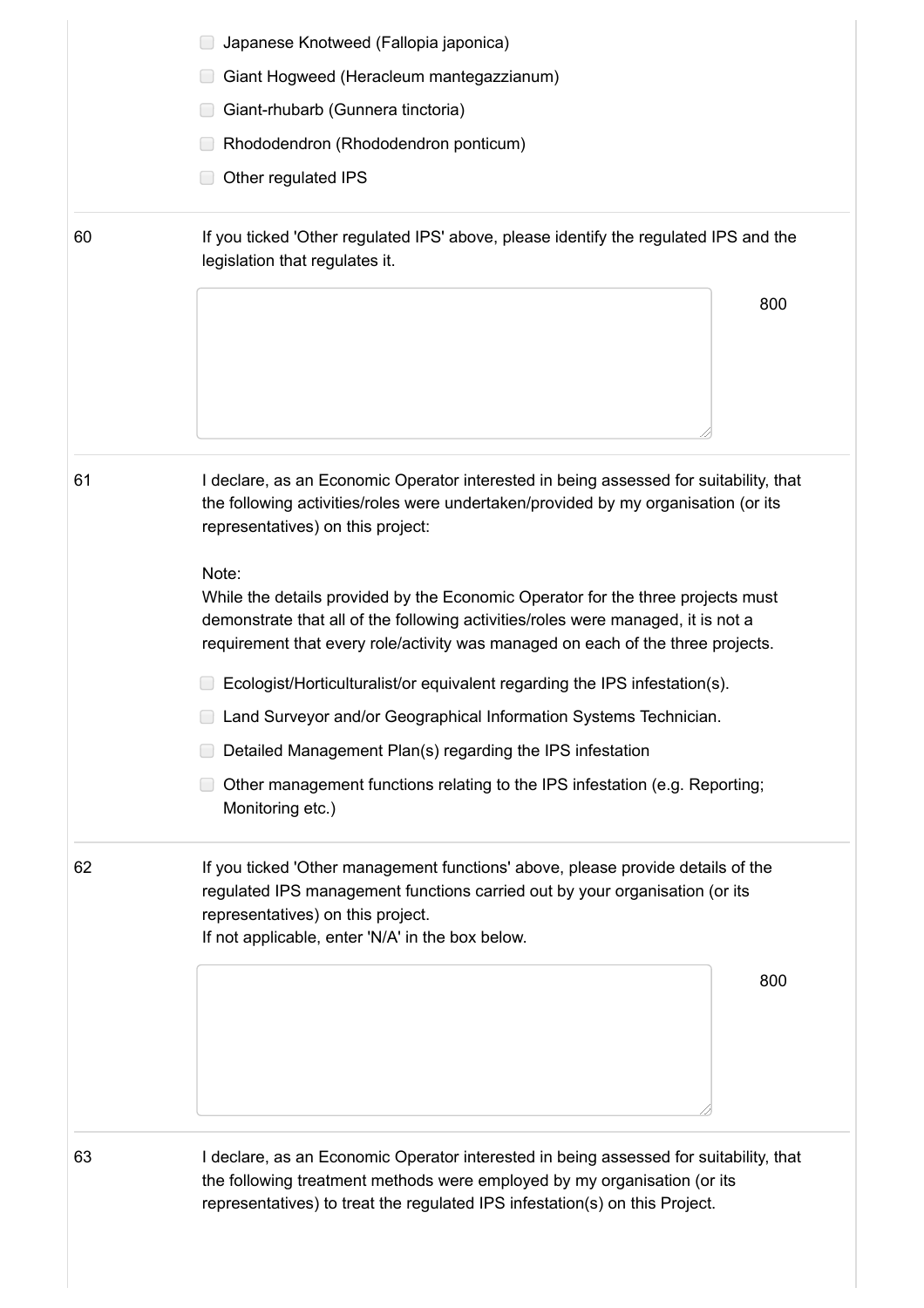|         | Chemical/Herbicide Treatment - Spraying                                                                                                                                                                                                                                                          |  |  |
|---------|--------------------------------------------------------------------------------------------------------------------------------------------------------------------------------------------------------------------------------------------------------------------------------------------------|--|--|
|         | Chemical/Herbicide Treatment - Stem Injection                                                                                                                                                                                                                                                    |  |  |
|         | Chemical/Herbicide Treatment - Other (e.g. weed wiping etc.)                                                                                                                                                                                                                                     |  |  |
|         | Physical Treatment - Excavation & Disposal                                                                                                                                                                                                                                                       |  |  |
|         | Other Treatment method (e.g. tree surgery etc.)                                                                                                                                                                                                                                                  |  |  |
|         |                                                                                                                                                                                                                                                                                                  |  |  |
| 64      | If you ticked 'Other Treatment method' above, please provide details of the<br>treatment methods employed by your organisation (or its representatives) to treat<br>the regulated IPS infestation(s) on this Project.                                                                            |  |  |
|         | If not applicable, leave blank or write 'N/A'                                                                                                                                                                                                                                                    |  |  |
|         | 800                                                                                                                                                                                                                                                                                              |  |  |
| 65      | Value of the project excluding VAT<br>Note: this is only to include the value of the work directly related to the treatment,<br>management and control of Invasive Plant Species on this Project.                                                                                                |  |  |
| 66<br>T | The Economic Operator must upload a completed 'Project Verification Form' for the<br>project, by clicking on the folder icon to the right.<br>The 'Project Verification Form' is available for download via the 'Access Documents'<br>tab within this Request for Tender on www.etenders.gov.ie. |  |  |
|         | I confirm I have uploaded the completed 'Project Verification Form' for this project.<br>◯ Yes                                                                                                                                                                                                   |  |  |
|         | Project-3: Details Minimum Selection Criteria (Pass/Fail)<br>12 questions to answer                                                                                                                                                                                                              |  |  |
| 67      | Name and Address of the Contracting Authority/Client responsible for this project                                                                                                                                                                                                                |  |  |
|         | Enter the title and site location of the project in the box below.                                                                                                                                                                                                                               |  |  |

https://irl.eu-supply.com/app/rfq/response\_form\_print.asp?RFID=212190&TID=185410&PID=183745&LN=&E=-1&IID=&EM= 23/26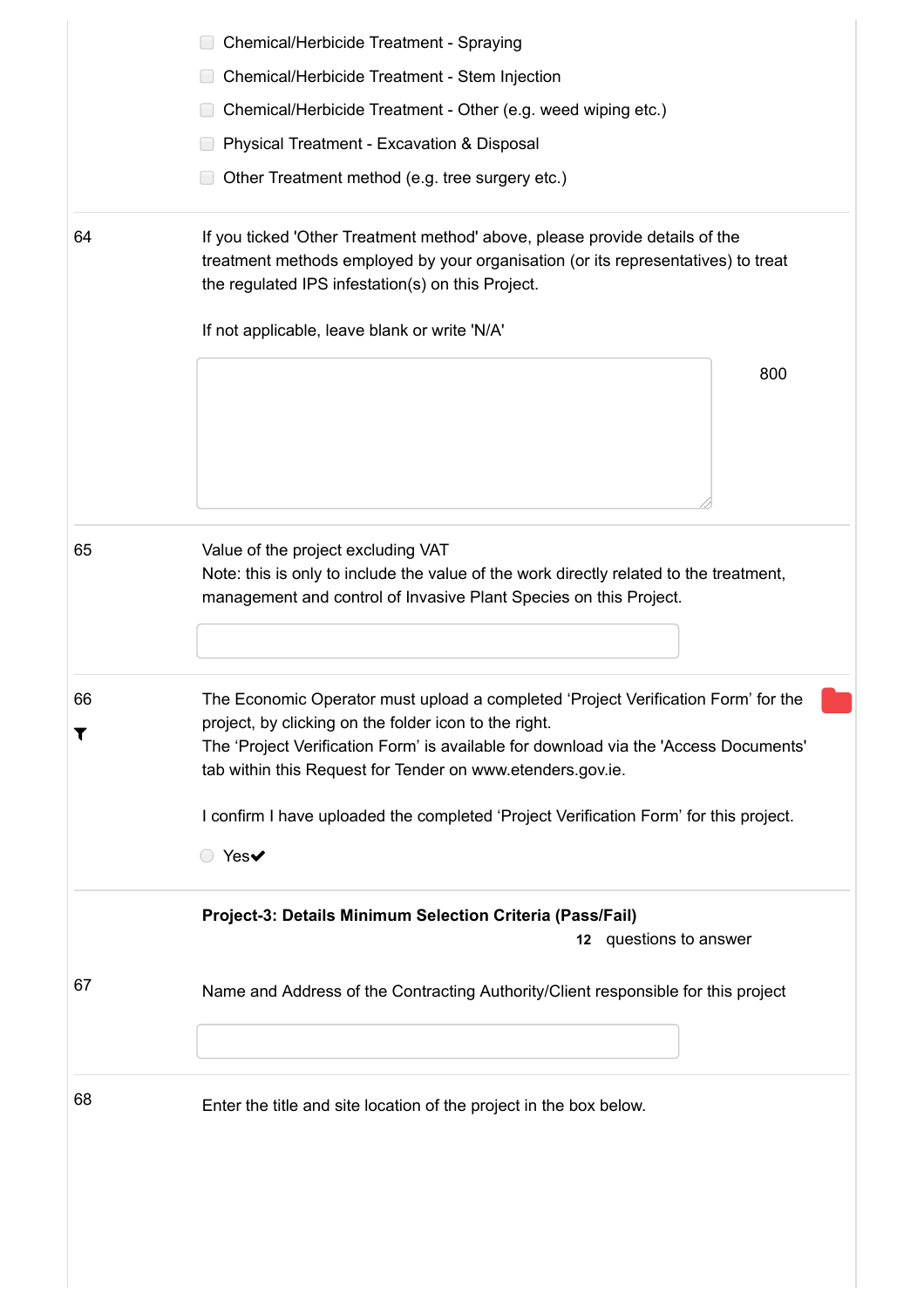|    | 800                                                                                                                                                                                                                                                                                                                                                                          |  |
|----|------------------------------------------------------------------------------------------------------------------------------------------------------------------------------------------------------------------------------------------------------------------------------------------------------------------------------------------------------------------------------|--|
| 69 | <b>Project Description</b><br>Enter a brief description of the project in the box below.<br>800                                                                                                                                                                                                                                                                              |  |
| 70 | Date of completion of the project<br>(Date must be in the format dd/mm/yyyy and must be during the past five (5) years)                                                                                                                                                                                                                                                      |  |
| 71 | I declare, as an Economic Operator interested in being assessed for suitability, that<br>on this project, the following regulated Invasive Plant Species (IPS) were<br>encountered.<br>Japanese Knotweed (Fallopia japonica)<br>Giant Hogweed (Heracleum mantegazzianum)<br>Giant-rhubarb (Gunnera tinctoria)<br>Rhododendron (Rhododendron ponticum)<br>Other regulated IPS |  |
| 72 | If you ticked 'Other regulated IPS' above, please identify the regulated IPS and the<br>legislation that regulates it.<br>800                                                                                                                                                                                                                                                |  |
|    |                                                                                                                                                                                                                                                                                                                                                                              |  |

https://irl.eu-supply.com/app/rfq/response\_form\_print.asp?RFID=212190&TID=185410&PID=183745&LN=&E=-1&IID=&EM= 24/26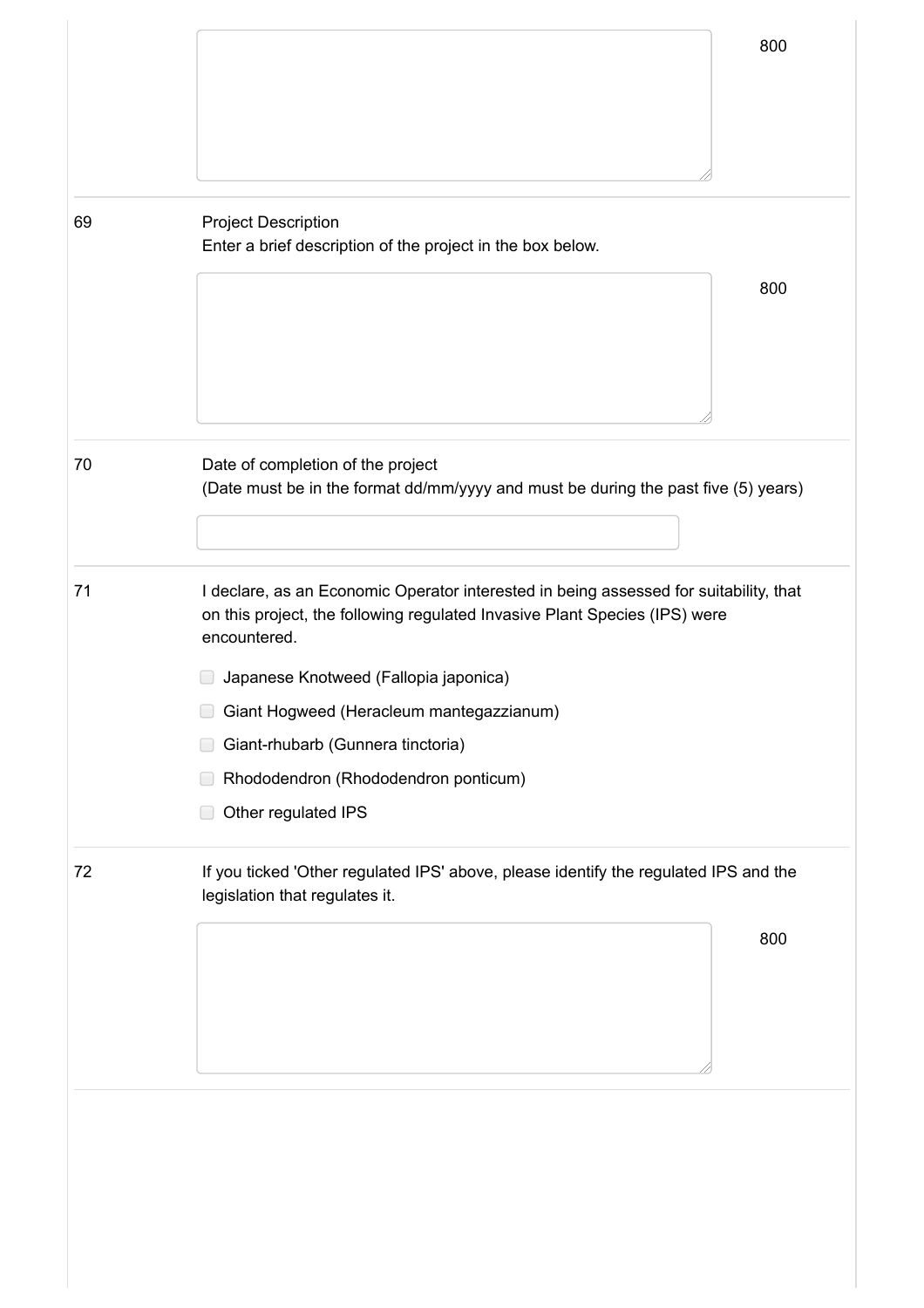| 73 | I declare, as an Economic Operator interested in being assessed for suitability, that<br>the following activities/roles were undertaken/provided by my organisation (or its<br>representatives) on this project:                                                |  |  |
|----|-----------------------------------------------------------------------------------------------------------------------------------------------------------------------------------------------------------------------------------------------------------------|--|--|
|    | Note:<br>While the details provided by the Economic Operator for the three projects must<br>demonstrate that all of the following activities/roles were managed, it is not a<br>requirement that every role/activity was managed on each of the three projects. |  |  |
|    | Ecologist/Horticulturalist/or equivalent regarding the IPS infestation(s).                                                                                                                                                                                      |  |  |
|    | Land Surveyor and/or Geographical Information Systems Technician.                                                                                                                                                                                               |  |  |
|    | Detailed Management Plan(s) regarding the IPS infestation                                                                                                                                                                                                       |  |  |
|    | Other management functions relating to the IPS infestation (e.g. Reporting;<br>Monitoring etc.)                                                                                                                                                                 |  |  |
| 74 | If you ticked 'Other management functions' above, please provide details of the<br>regulated IPS management functions carried out by your organisation (or its<br>representatives) on this project.<br>If not applicable, enter 'N/A' in the box below.         |  |  |
|    | 800                                                                                                                                                                                                                                                             |  |  |
| 75 | I declare, as an Economic Operator interested in being assessed for suitability, that<br>the following treatment methods were employed by my organisation (or its                                                                                               |  |  |
|    | representatives) to treat the regulated IPS infestation(s) on this Project.                                                                                                                                                                                     |  |  |
|    | Chemical/Herbicide Treatment - Spraying                                                                                                                                                                                                                         |  |  |
|    | Chemical/Herbicide Treatment - Stem Injection                                                                                                                                                                                                                   |  |  |
|    | Chemical/Herbicide Treatment - Other (e.g. weed wiping etc.)                                                                                                                                                                                                    |  |  |
|    | Physical Treatment - Excavation & Disposal                                                                                                                                                                                                                      |  |  |
|    | Other Treatment method (e.g. tree surgery etc.)                                                                                                                                                                                                                 |  |  |
| 76 | If you ticked 'Other Treatment method' above, please provide details of the<br>treatment methods employed by your organisation (or its representatives) to treat<br>the regulated IPS infestation(s) on this Project.                                           |  |  |
|    | If not applicable, leave blank or write 'N/A'                                                                                                                                                                                                                   |  |  |
|    | 800                                                                                                                                                                                                                                                             |  |  |

https://irl.eu-supply.com/app/rfq/response\_form\_print.asp?RFID=212190&TID=185410&PID=183745&LN=&E=-1&IID=&EM= 25/26